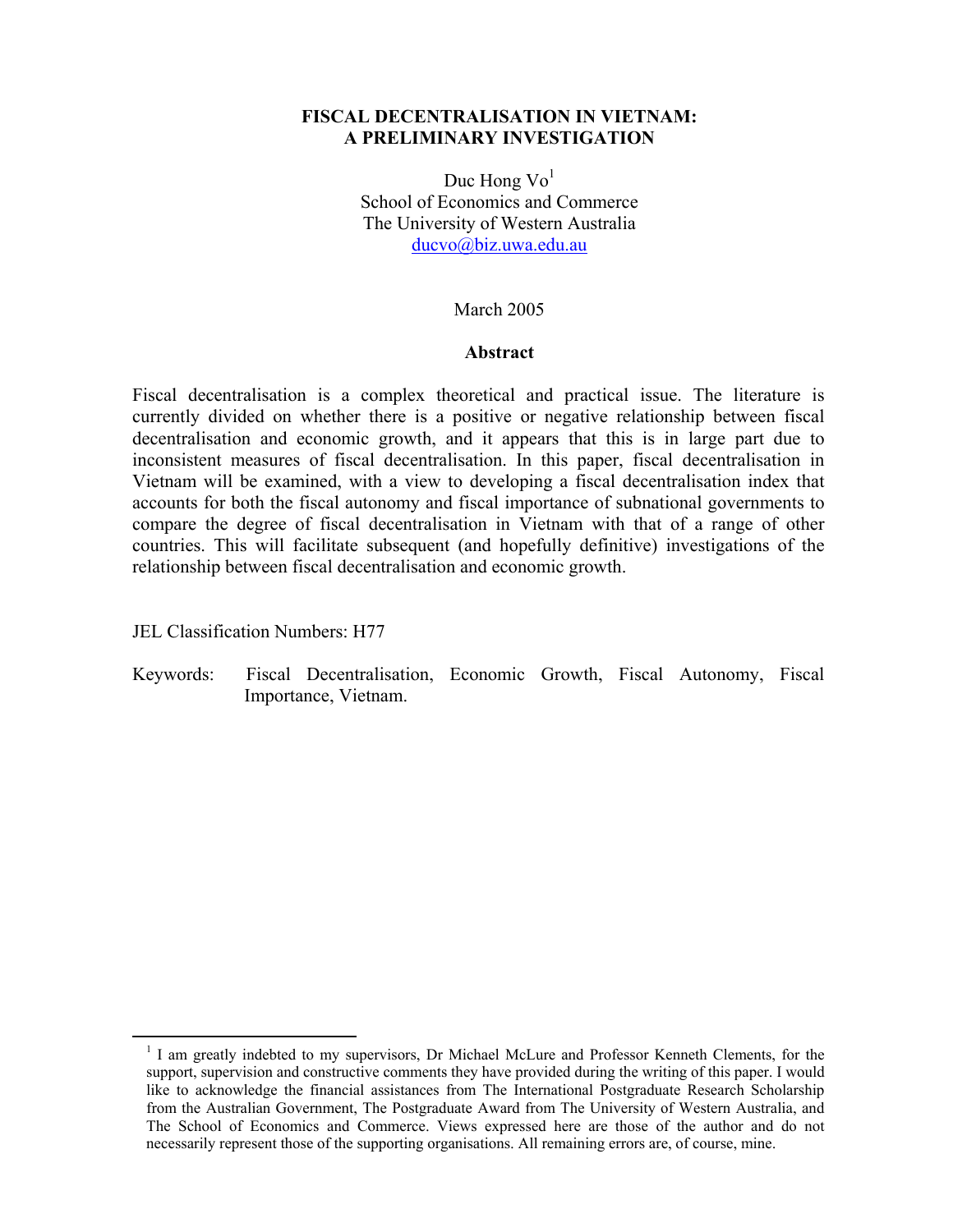## **I. Introduction**

Vietnam is a developing country in the South East Asia region with per capita income of US\$ 542 in 2004 and a public sector that accounts for about one quarter of the national economy. The country has faced many challenges in relation to the process of economic growth as a fully independent nation since liberation on 30 April 1975 and the proclamation of the Socialist Republic of Vietnam on 25 April 1976. The economy had been thoroughly run down after 30 years of war with two completely different economic systems: the North with the highly centralised and planned regime and the South with the market regime. Since reunification, Vietnam has attempted to integrate itself further with the world economy.

The objective of this paper is to examine fiscal decentralisation in Vietnam, with a view to developing a fiscal decentralisation index (FDI) to compare Vietnam with a range of other countries. The paper is organised into seven sections. Following this Introduction, Section II briefly discusses the history of Vietnam and the current structure of the Vietnam State. Also, economic growth and fiscal changes in Vietnam are briefly discussed. The distinct notions of fiscal autonomy and fiscal importance of subnational governments (SNGs) – two cornerstones of fiscal federalism literature - are discussed in section III. Section IV examines the current arrangement of fiscal decentralisation in Vietnam and provides preliminary comments on its current situation. Development of the FDI is outlined in section V. Then, the FDIs for Vietnam and selected ASEAN and OECD countries are calculated in section VI. Main conclusions are included in section VII.

# **II. Fiscal changes and economic growth in Vietnam from 1975 to 2004**

1. Vietnam's history and the current structure of the government

Vietnam's history has reflected many political, social and economic transformations. However, until the mid nineteenth century, the single defining historical feature was the successive sequence of feudal dynasties. In all these feudal dynasties, highly centralised administrative structures were prominent. However, this long historical tradition was fundamentally changed in 1858 when France colonised Vietnam. On the 2 September 1945*,*  Democratic Republic of Vietnam was established and the French colonialists invaded the country again. The war of resistance between 1945 - 1954 was ended by the defeat of the French in the famous battle of Dien Bien Phu. As a result, the Geneva Agreement on Vietnam was signed in 1954. According to this Agreement, the country was temporarily partitioned into two parts (North Vietnam and South Vietnam) by the seventeenth parallel and should be reunified within two years through a general election held all over Vietnam. However, this did not eventuate and the country was remained divided. National reunification and independence were realised on 30 April 1975. Socialist Republic of Vietnam was subsequently formed on 25 April 1976. The history of the nation has turned into the new page, with the last 30 years of the century of peace time largely devoted to developing the economy.

Vietnam is a socialist country with the leadership of the Vietnamese Communist Party. The present structure of the State system in Vietnam is defined by the Vietnamese Constitution (1992) and a range of non-constitutional statutes. The National Assembly is the highest representative office of the people, the highest institution of state power of the Socialist Republic of Vietnam. The National Assembly has 450 members who are popularly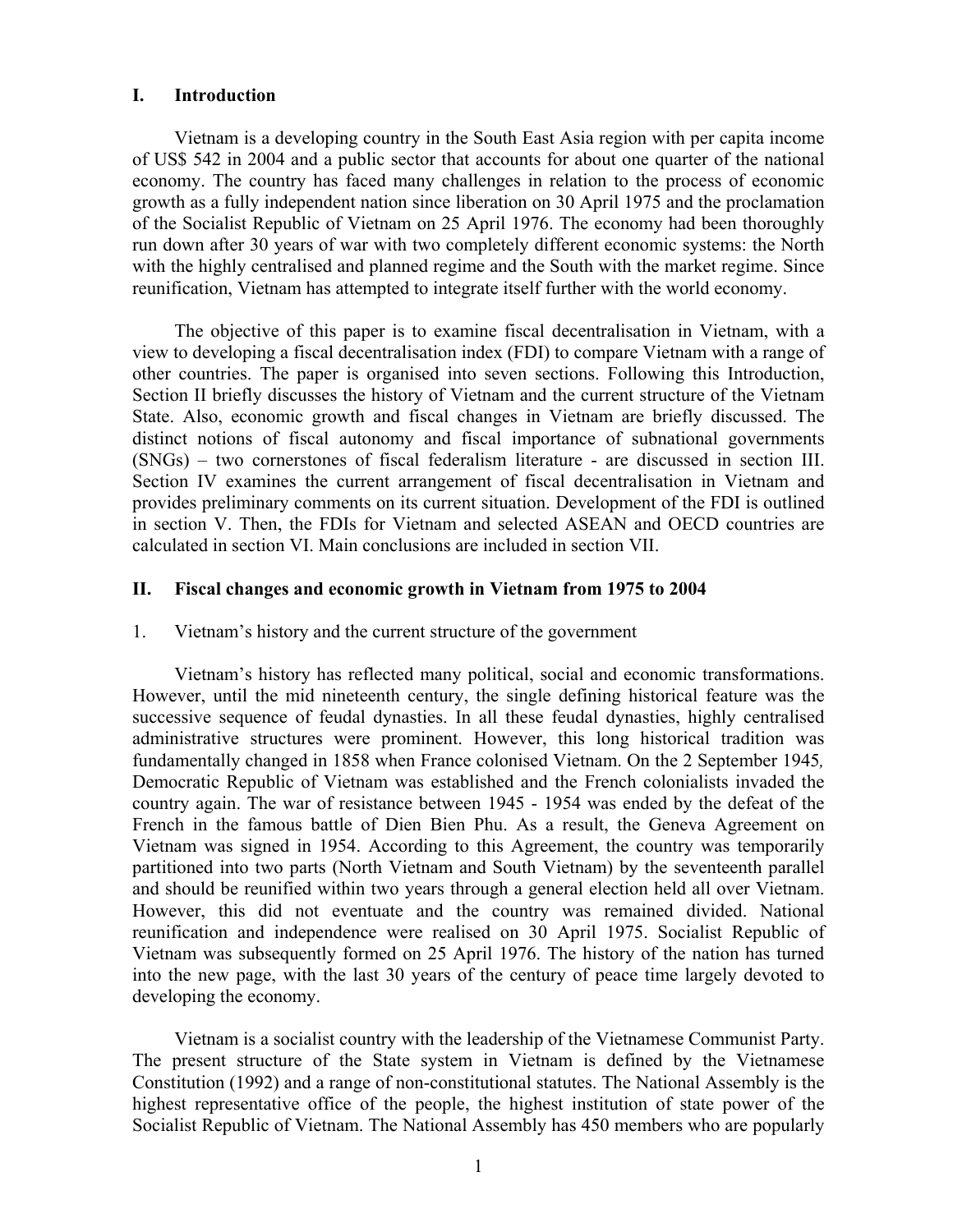elected for the five-year term. Among these members, the National Assembly appoints the President. The President is the Head of the State who represents the Nation in internal and foreign affairs and is elected among members of the National Assembly. The President acts as the head of the State. The head of the government is the Prime Minister who is proposed by the President and elected by the National Assembly.

The administrative structure of the country at local authority level is organised into three different sub-levels: province, district and commune. There are currently 64 provinces, in which five large cities are granted a provincial status. They are Hanoi, Ho Chi Minh City, Haiphong, Danang and Cantho. These provinces are divided into 611 districts which are, in turn, subdivided into 10,602 communes (Martinez-Vazquez, 2004). At every level of subnational governments, there is legislative authority - People's Council, and executive authority - People's Committee, who is appointed by the People's Council at the same level of governments. Although the People's Council and the People's Committee are set up as two different bodies, they usually have the overlapping members (i.e. some members at People's Council are also members at People's Committee, except for some positions).

## 2. Summary of economic growth and fiscal changes from 1975 to 2004

Changes in fiscal environment embodied in the history of economic growth in Vietnam can be reviewed for specific segmented periods. The following periods are considered because there have been significant changes in economic and fiscal policies. Also, after reunification, the government prepared and implemented "Five-Year Socioeconomic Development Plan" (FYP) for every five years, starting from 1976.

### 2.1 Economic growth for the period from 1976 to 2004

For the period from 1976 to 1985, Vietnam was a centrally planned economy. This period was represented by the FYPs from 1976 to 1980 and from 1981 to 1985. The broad objectives of these plans were to create the transformation of the economy from small-scale to large-scale production with the emphasis on heavy industry and agriculture. In addition, these plans were also intended to stabilise and improve living standard, reorganize and develop production (Vo, 1990). These goals were seen as over ambitious and infeasible. The results for economic growth for these FYPs can be found as follows.

|                 |             | <b>ECONOMIC GROWTH RATES</b> |           |
|-----------------|-------------|------------------------------|-----------|
|                 |             | Percentage rates of growth   |           |
|                 | <b>GDP</b>  | Agriculture                  | Industry  |
| FYP 1976 - 1980 |             |                              |           |
| Plan            | $13 - 14$   | $8 - 10$                     | $16 - 18$ |
| Actual          | 0.4         | 1.9                          | 3.3       |
| FYP 1980 - 1985 |             |                              |           |
| Plan            | $4.5 - 5.0$ | $6 - 7$                      | $4 - 5$   |
| Actual          | 6.4         | 5.3                          | 9.3       |

|  | TABLE 1 |
|--|---------|
|--|---------|

Source: Fforde and De Vylder (1996, p. 167) and Arkadie and Mallon (2003, p. 28).

In December 1986, intensively comprehensive programs of economic reform were initiated as represented by the FYP for the period from 1986 to 1990. This reform explicitly recognised the irrelevance of the centrally planned economy in Vietnam. Since then,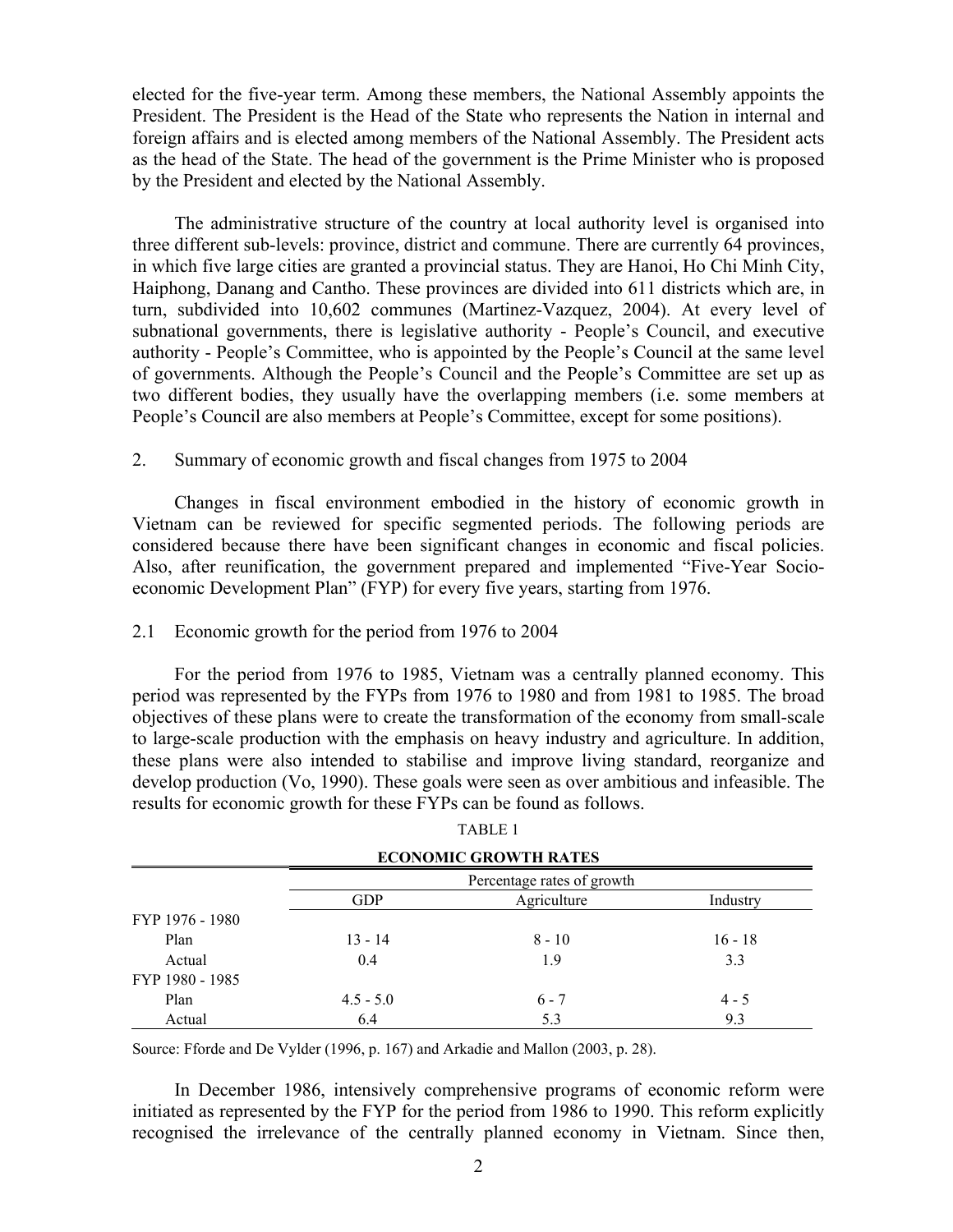Vietnam has been characterised as a multi-sector economy which follows market-based operations. Between 1991 and 2000, there was a period of extended and comprehensive economic reform. This period was represented by two FYPs from 1991 to 1995 and from 1996 to 2000. The goals were to increase the annual growth rate to around 7.5% and double capita income by 2000 from the 1990's level (MOFA, 2003).

 Economic growth and inflation over the period of the FYPs in Vietnam (1976 – 2000) can be seen in Table 2:

| Period    | Inflation<br>(CPI) | <b>GDP</b> | Agriculture | <b>Services</b> | Industry |
|-----------|--------------------|------------|-------------|-----------------|----------|
| 1976-1980 | 21.2               | 0.4        | 1.9         | $-0.1$          | 3.3      |
| 1981-1985 | 74.2               | 6.4        | 5.3         | 4.7             | 9.3      |
| 1986-1990 | 298.7              | 3.9        | 3.7         | 8.7             | 4.7      |
| 1991-1995 | 23.5               | 8.2        | 4.3         | 9.5             | 12.6     |
| 1996-2000 | 3.4                | 7.0        | 3.9         | 7.3             | 12.2     |

|                                                      | TABLE 2 |
|------------------------------------------------------|---------|
| <b>GROWTH &amp; INFLATION OF THE FIVE YEAR PLANS</b> |         |

Source: Arkadie and Mallon, (2003, p. 28).

Since 2001, the economy was marked as the period of industrialisation and modernisation with the goal to become an industrialised country by 2020. It is expected that GDP in 2010 will be doubled that of 2000, with a strong transformation of the structure of the economy, particularly focusing on industry, construction and services. For the transformation of the structure, by the year 2020, agriculture accounts for 16-17% GDP, industry from 40-41% GDP and approximately 42-43% GDP for services. In addition, it is expected that the ratio of domestic saving rises over 30% of GDP (IMF, 2004).





### 2.2 Significant fiscal changes in Vietnam for the period from 1976 to 2004

The degree of fiscal decentralisation in Vietnam has changed over the last 30 years as laws and regulations have been altered. The most fundamental legislative initiation to influence fiscal decentralisation can be traced back to Resolution No. 108/CP on 13 May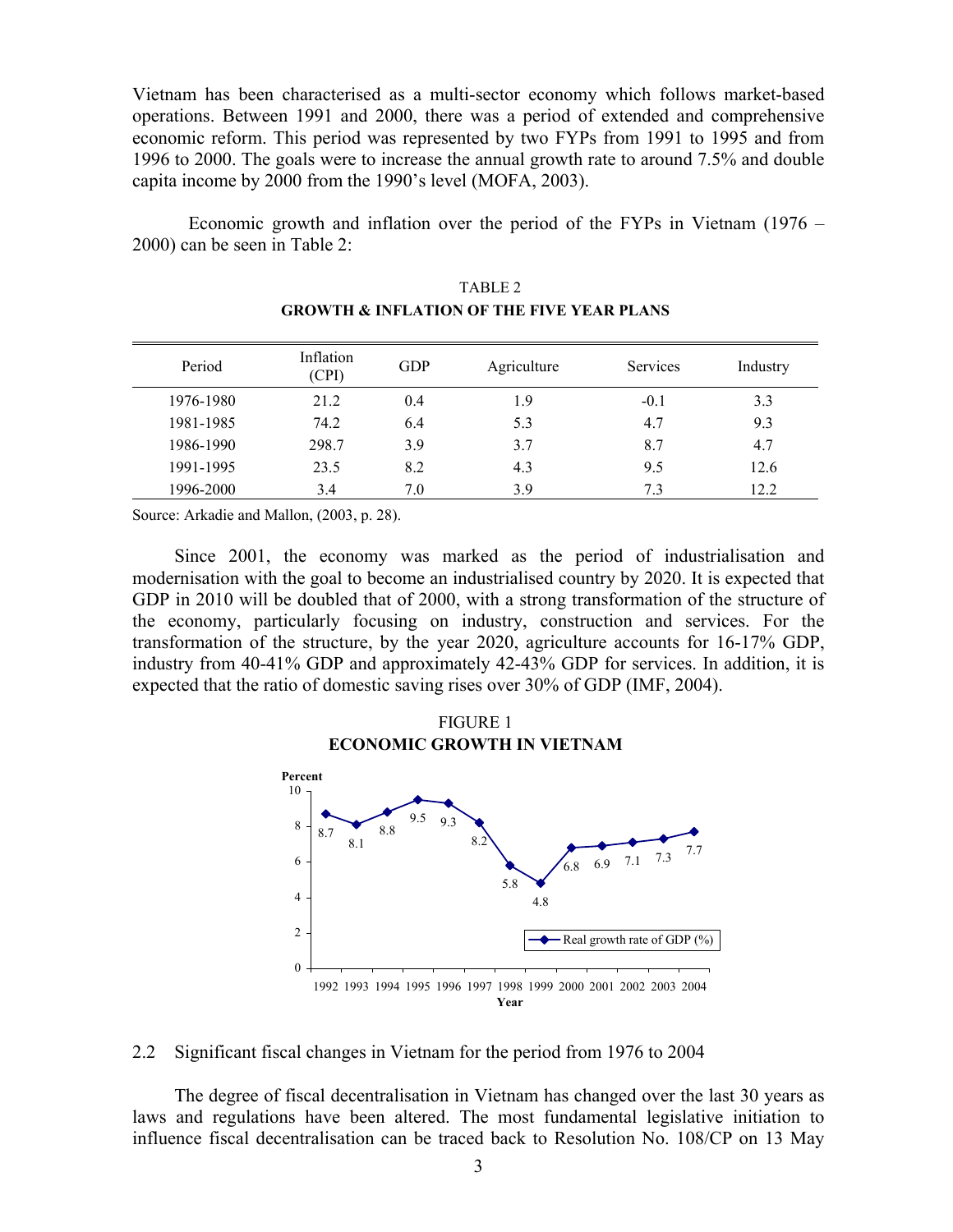1978 in the Five Year Plan (FYP) for 1976 – 1980. Under this regulation, SNGs' revenues, which were constrained by their spending responsibilities<sup>2</sup>, included fixed owned source revenue and shared taxes. In the case of shared taxes, the tax sharing rates with jurisdictions were predetermined by the national government. Fiscal transfers were arranged if SNGs were in need after using up all revenue from their owned source and shared taxes. As a result, revenue and spending from SNGs increased by 43.5% and 1.5% in 1980 compared with those in 1976. In short, the first FYP after national reunification laid the foundation for fiscal decentralisation by assigning significant expenditure responsibilities to SNGs but it did not assign commensurate taxing powers to them.

Resolution 138-HDBT on 19 November 1983 in the FYP for 1981 to 1985 could be seen as a challenge. SNGs' revenues, which were no longer constrained, were determined by the economic capability of locality. If SNGs revenue collected exceeded the assigned amount, SNGs' budgets received more from the exceeded amount. Tax sharing rates were the same across provinces. However, localities in financial difficulty were eligible to receive more revenues from shared taxes by increasing the sharing rates. With this regulation, 24 provinces were financially independent from the national government in 1988. In the FYP for the period from 1986 to 1990, Resolution 186/HDBT on 27 November 1989 was important for fiscal decentralisation because it turned to ensure that SNGs spending would be assigned based on their fiscal capacity of taxing powers. Also, tax sharing rates were different across provinces because a simple formula has been used depending on the SNGs' owned source revenue and spending assignment. When SNGs revenue is greater than their spending responsibilities, the surplus must be transferred to the national government. As a result, there were 14 out of 44 provinces contributed to the total consolidated government budget.

1996 can be considered as the first year in its fiscal history when Vietnam issued and implemented the first Law on State budget<sup>3</sup>. This Law is effectively seen as a fiscal constitution for budget management in Vietnam. Law 1996 stated revenue and spending responsibilities for the national government as well as for subnational governments. Two years after issuance of the State budget law, in 1998, a revised budget law was issued. There were almost no changes of principles of the issue. The only changes were that the assignments of revenue and spending responsibilities to subnational governments were extended. The Law did not mention spending responsibility and tax revenue for SNGs at district and commune levels. This was implicitly understood that the government at provincial level had to make all these related decisions.

Various recent policies have confirmed the extent of fiscal decentralisation process in Vietnam. Some typical ones are Decree No. 93/2001/ND-CP on 12 December 2001 which allowed Ho Chi Minh City to implement the policy of management decentralisation as the pioneering city in Vietnam. In addition, with Decree No. 141/2003/ND-CP on 20 November 2003, the issuances of urban bonds from SNGs governments at provincial levels are officially permitted. This is the basis and official foundation for subnational borrowing. After that, by many regulations, after the success of pioneering program from Ho Chi Minh

<u>.</u>

<sup>&</sup>lt;sup>2</sup> It means that SNGs revenue was not decided based on respective jurisdiction's capacity of fiscal resources but it was determined based on assigned spending responsibilities to the jurisdiction from the national government.<br> $3 \text{ In this context}$ 

In this context, this means total consolidated government budget.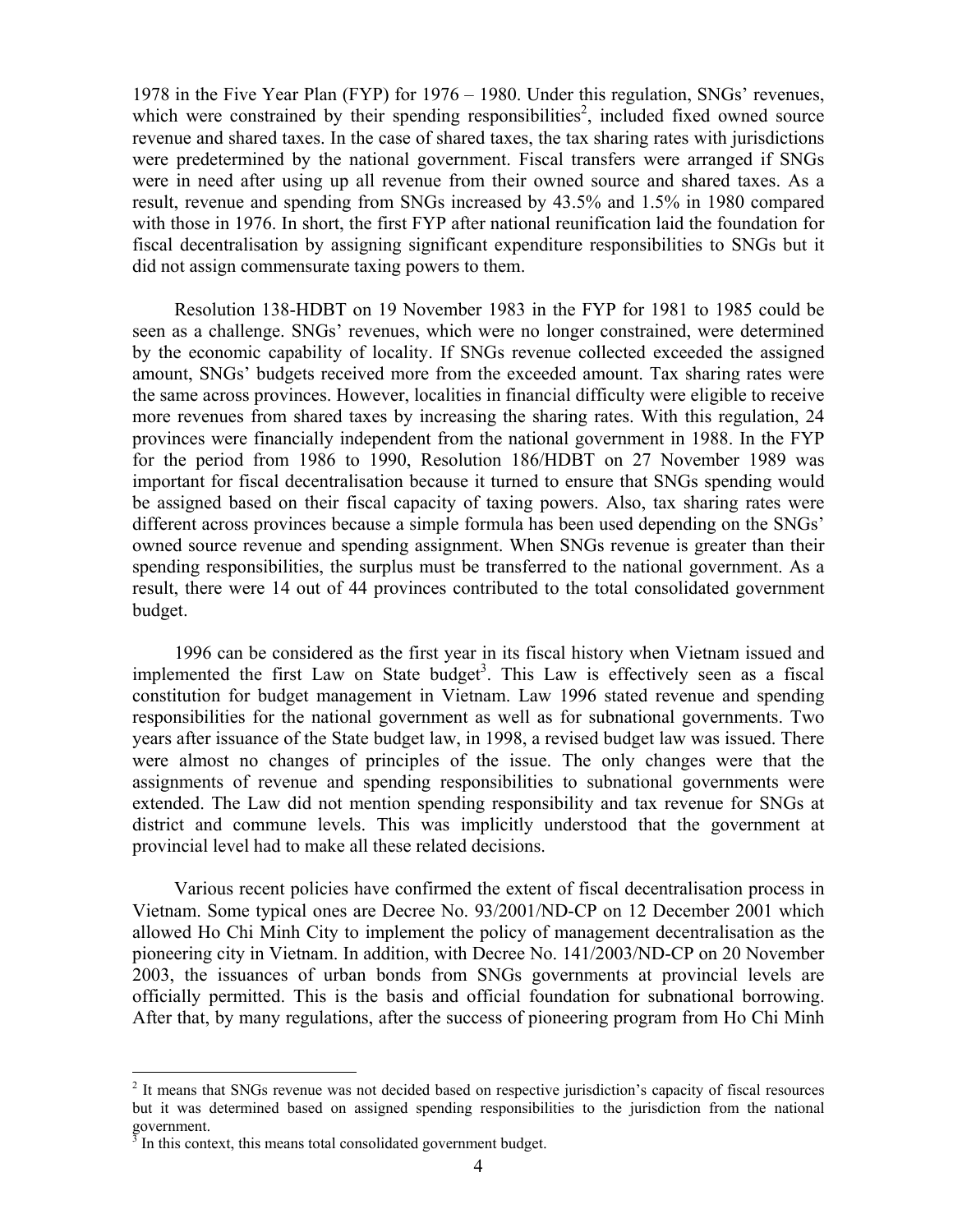City, further decentralisation of taxing powers and spending responsibilities have been assigned to Ho Chi Minh City, Hanoi and Haiphong – the three largest cities in Vietnam.

In conclusion, since the first Five Year Plan after the national reunification, Vietnam's fiscal arrangements have become progressively more decentralised. The process initially focused on the assignment of expenditure responsibilities, it then turned to the taxing power assignments to subnational governments. Once these two important and first- order issues have been implemented, fiscal transfers from the national government and SNGs borrowings were also considered. Starting with the largest city in terms of size, economic growth, per capita income, and population, Ho Chi Minh city, Vietnam has shown its prudent steps to the process of fiscal decentralisation. Experiences from Ho Chi Minh city have then been applied to other selected cities before popularly implemented for the whole nation.

# **III. Fiscal federalism: Fiscal autonomy and fiscal importance**

## 1. Background

Tiebout's classic article "A pure theory of local expenditures" was published in 1956. Over the next half a century, the field of fiscal federalism has developed substantially and contributed to a large body of literature on fiscal decentralisation. Seminal studies by Tiebout (1956), Musgrave (1959) and Oates (1972) laid the foundation for the significant discussions of fiscal decentralisation. Tiebout (1956) introduced the notion of local public expenditures to demonstrate that, in a fiscally decentralised country, perfect mobility of citizens between localities will result in competition among localities in providing goods and services; and, as a result, production efficiency will be enhanced. In short, Tiebout saw fiscal decentralisation as a mechanism for overcoming the problem of free riding in public economics. Three years later, Musgrave (1959) laid the general foundations for modern public finance theory, stressing that the best allocation of scarce resources will be achieved whenever preferences and tastes of local citizens have been met. In addition, Oates (1972) argued that there should be variations in the provisions of public goods and services from the governments since inhabitants have different tastes in their consumption patterns. From this perspective, subnational governments (SNGs) will better understand their local citizens in comparison to the national government which always provides the same bundles of goods across regions without regard to regional variations in tastes and preferences. In addition, if the national government is the only provider of public goods and services for the community, there will be no incentive for it to improve production efficiency due to non existence of competition, whereas subnational governments have to face the fierce competitions from neighbourhoods. Oates formalised treatment of the issue by developing the first *decentralisation theorem*:

"For a public good – the consumption of which is defined over geographical subsets of the total population, and for which the costs of providing each level of output of the good in each jurisdiction are the same for the central or the respective local government – it will always be more efficient (or at least as efficient) for local governments to provide the Pareto-efficient levels of output for their respective jurisdictions than for the central government to provide *any* specified and uniform level of output across all jurisdictions" (Oates, 1972, p. 35).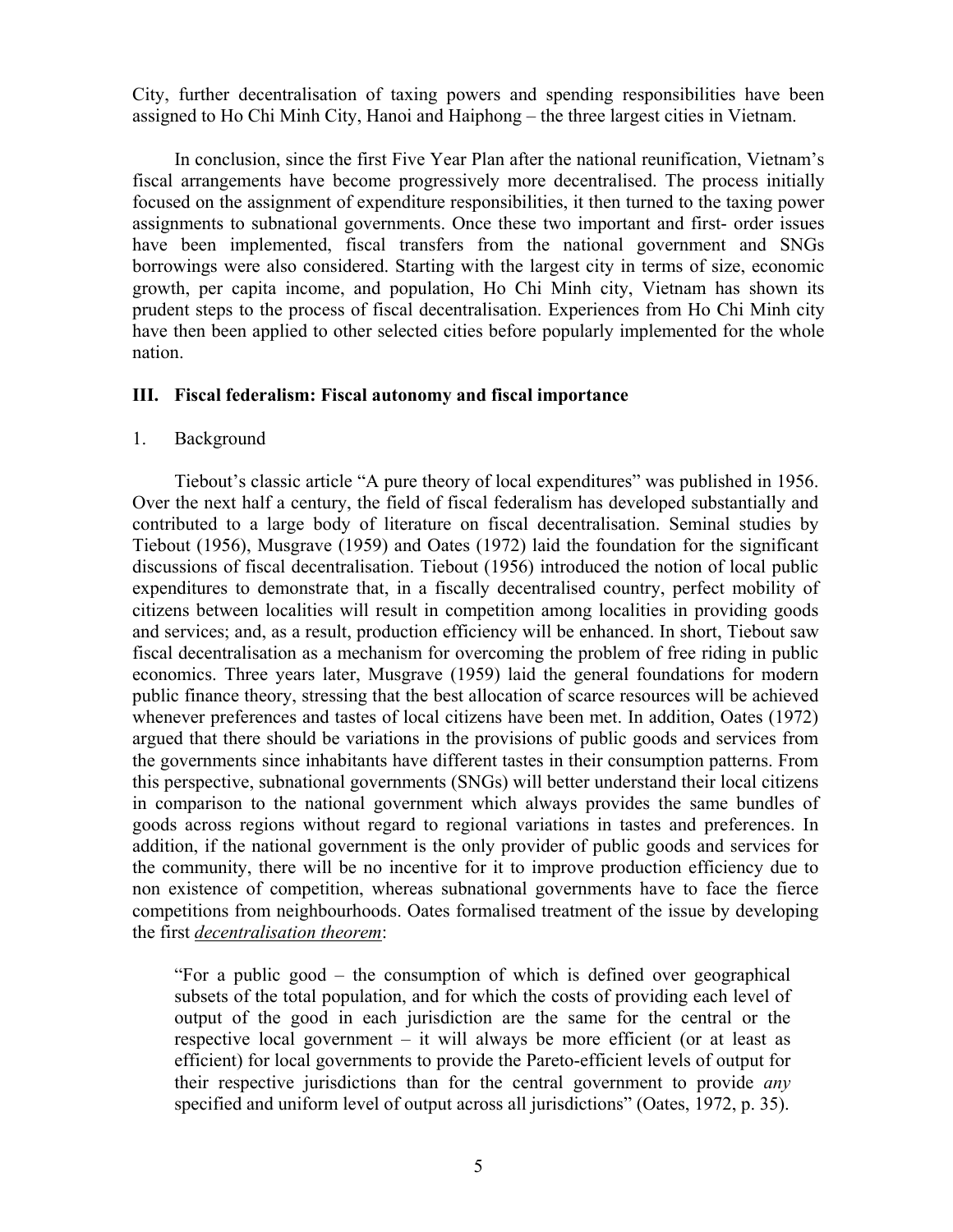For whatever expectations on fiscal decentralisation are, one of the most important goals needs to achieve from and by fiscal decentralisation is to attain economic growth. Recent researches have attempted to clarify the possible relationship between the two variables of interest – fiscal decentralisation and economic growth. In these studies, two different methodological approaches - The endogenous growth model of Barro (1990) and Augmented Solow (1956) model of economic growth; and diverse designs of fiscal decentralisation dimensions have been used. There have been around six cross-country studies and several ones on particular economies: three for China, two for the US, one for India, one for Germany, one for Russia (Breuss and Eller, 2004). However, in general, evidences from both theoretical and empirical analyses have provided mixed results.

The main basis for supporting fiscal decentralisation centres on the economic efficiency gains. Efficiency may basically come from an efficient allocation of scarce resources as well as fierce competition among subnational governments. Efficiency improvement will clearly increase GDP. However, it is unclear whether this result is a oneoff increase in GDP but no on-going increase in the growth rate, or both a one-off increase and on-going increase in the growth rate. Static economic theory provides a compelling case for a one-off increase in GDP, the case for economic growth as well depends on dynamic issues and dynamic theory which is less well established because many different factors may influence to economic growth.

2. Fiscal autonomy and fiscal importance

Subsequent to Oates' theorem, discussions on fiscal decentralisation have centred on four main areas: the assignment of expenditure responsibility; revenue assignment (taxing powers); intergovernmental fiscal transfers; and subnational borrowing<sup>4</sup>. Conceptually, these topics can be divided into two broad categories: (i) fiscal autonomy of subnational governments; and (ii) fiscal importance of subnational governments. In this regard, fiscal autonomy of SNGs mainly deals with the assignment of taxing powers, including supplementary tools such as intergovernmental fiscal transfers, subnational borrowing and the assignment of responsibility for public provision of goods and services, whereas fiscal importance is directly connected with the level of expenditure responsibility of SNGs relative to the level of all government expenditures.

2.1 Fiscal autonomy of SNGs

1

Agreement on the distribution of taxing powers is difficult since the players (national government and SNGs) approach their respective powers from two different perspectives. While the national government continues keeping important tax sources for economic stabilisation and income redistribution, SNGs focus on taxing powers to generate stable revenue to implement their duties in provision of public goods and services which are fundamental to community welfare such as healthcare, education and public order<sup>5</sup>. If tax assignment is extensive, the gap between spending responsibility and taxing power of SNGs will be minimised or eliminated, leading to fiscal autonomy of SNGs<sup>6</sup>. Fiscal autonomy of

<sup>&</sup>lt;sup>4</sup> See in Bird (1999 and 2000), Martinez-Vazquez (2001), McLure and Martinez-Vazquez (2004), Musgrave (1983), Shah (2004), Ter-Minassian (1996).

<sup>5</sup> See also in Bird (1999 and 2000); McLure (1998) and Musgrave (1983).

<sup>&</sup>lt;sup>6</sup> If debts of SNGs are zero, then fiscal autonomy is associated with SNGs expenditures being fully funded from owned source revenues.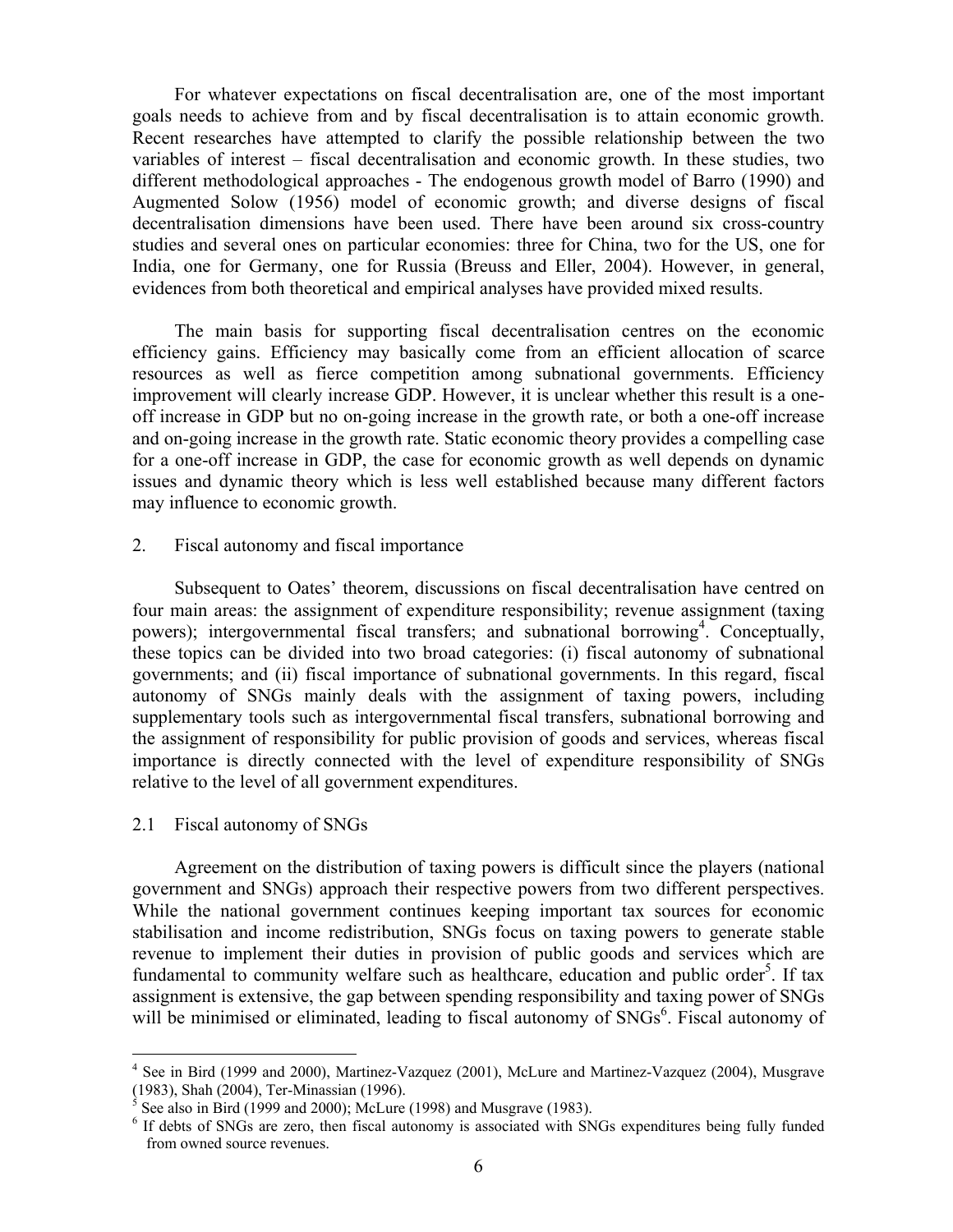SNGs implies that, to some extent, SNGs can arrange their owned source revenue by exercising their taxing powers to cover costs occurring in the provision of public goods and services. As a result, intergovernmental fiscal transfers will no longer be a significant source of revenue for SNGs. It should be noted, however, that even in the absence of fiscal transfers ("grants"), SNGs will not enjoy full fiscal autonomy if they receive taxes or revenue shares directly from the national government when all tax bases and rates are centrally determined (McLure, 2001). The necessary condition for a significant level of fiscal autonomy is that SNGs themselves have the discretion to set the tax rates and/ or bases (so that they can adjust their revenue by varying the rates and/ or the bases) in response to fiscal demand for publicly provided goods and services. If this is not the case, flexibility and the potential for creativity by SNGs for the efficient provision of public goods and services is limited.

In transition periods for developing countries, "piggybacking" is a common practice to grant fiscal autonomy for SNGs by allowing them to set the rates as the surcharge on the bases which are determined by the national government. Also, tax rates set by SNGs are only allowed to vary within the band centrally determined which obviously acts as a bounded constraint on SNGs' fiscal autonomy, resulting in only partial fiscal autonomy. However, piggybacking can be difficult to implement in developing countries, mainly because the marginal tax rates of the national government are usually set very high, so that there is no room for an additional SNG "surcharge" on the same tax bases.

In the event of a long-period mismatch between SNGs' spending responsibility and revenue capacity, vertical fiscal imbalance<sup>7</sup> will inevitably emerge and must be managed by the national government through intergovernmental fiscal grants and advances. If SNGs are given adequately fiscal autonomy, ex-post vertical fiscal imbalance is expected to be minimised before any fiscal transfer takes place<sup>8</sup>. However, it is also argued that if the national government focuses exclusively on filling the gap of vertical fiscal issues, this decision may reduce the incentive for the SNGs to increase their respective taxing powers and to manage public spending efficiently (Ahmad and Craig, 1997). One option for reducing the vertical fiscal imbalance without reform of tax assignment is to re-assign some spending responsibility for goods and services provision from SNGs to the national government. Nevertheless, experience suggests that mismatch between spending and taxing will also provide some balancing role for the national government in fiscal transfers (Bird and Smart, 2002).

There are a wide range of aims that the national government needs to achieve when designing the system of fiscal transfers. From a fiscal autonomy perspective, the principle issue is whether fiscal transfers are conditional or unconditional. That is, the extent of discretion that SNGs enjoy concerning the expenditure of these transfers. While the issue of when to, and how to, equalise transfers is important in its own context, it is generally a second order issue for fiscal autonomy<sup>9</sup>.

1

<sup>&</sup>lt;sup>7</sup> Vertical fiscal imbalance implies a mismatch between owned source revenue (excluding grants from other levels of governments) and own purpose spending (excluding grants to other levels of governments) for a particular level of government (Collins, 2001).

This happens at least for the aggregate of SNGs. It is still possible, of course, for individual SNG to run deficits or surpluses, even when the vertical fiscal imbalance to be eliminated between the national government and the aggregate of the SNGs.

The system of fiscal equalisation which is a complex issue is beyond the scope of this paper.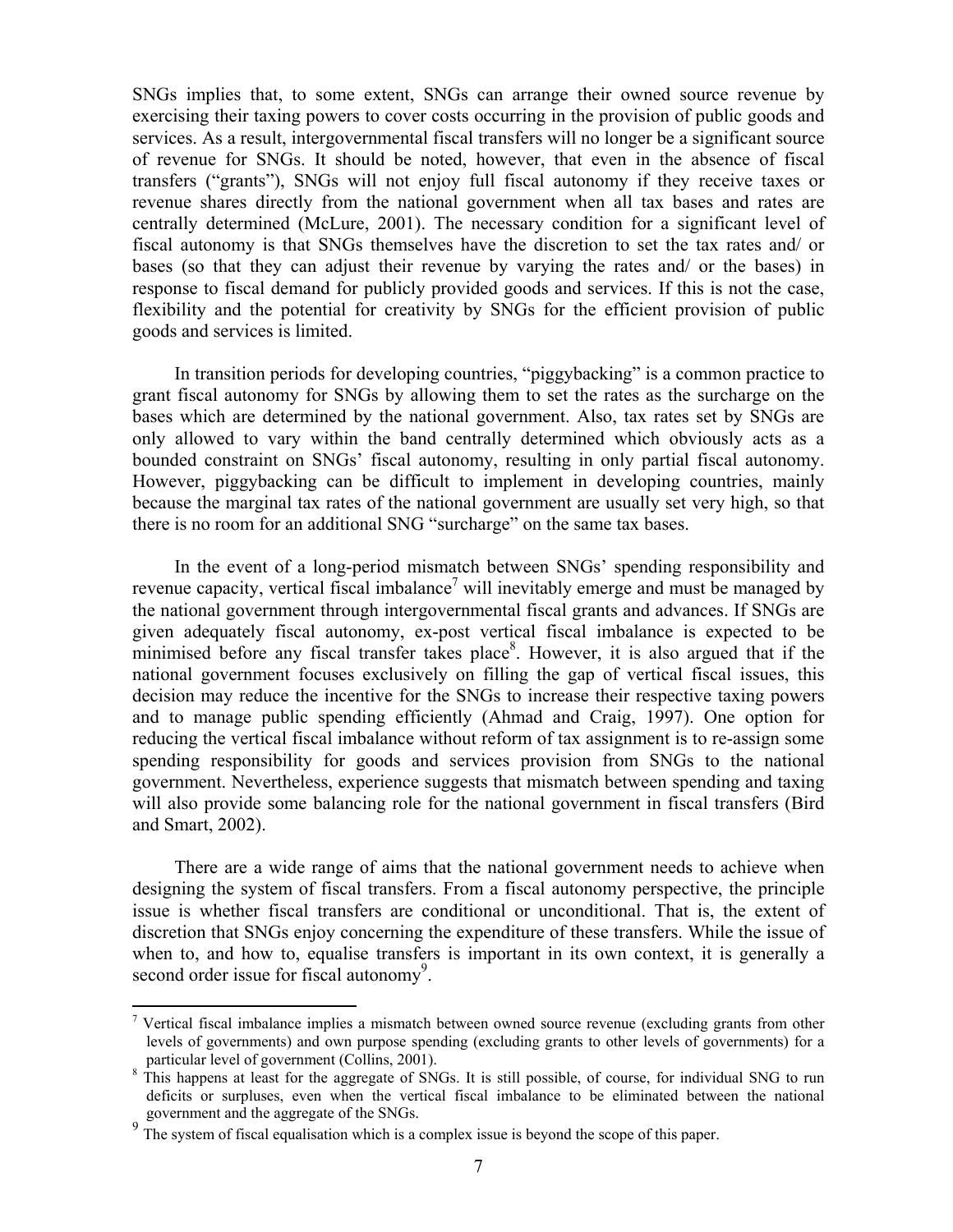Fiscal autonomy of SNGs is clearly an important feature of fiscal decentralisation. Discussion on the degree of fiscal decentralisation of a particular country without dealing directly with local fiscal autonomy is only partial. However, fiscal autonomy is only one aspect of fiscal decentralisation, which also depends on the proportion of national fiscal activity undertaken by SNGs, or their "fiscal importance".

## 2.2 Fiscal importance of SNGs

 In theory, the economic performances of the government should become more productive, efficient and effective if services are provided by the lowest level of government possible. This is known as principle of subsidiarity (Martinez-Vazquez, 2001). While foreign policy, defence, immigration, international trade can be best formulated and implemented by the national government, SNGs are able to carry out some important tasks for provincial communities such as law, order and public safety, education, health policy, as well as very local issues such as street lighting system, local sewerage, garbage collection, local paper deliveries, etc. Services provided by the national government confirm the law of subsidiarity when demand is at a constant level across the various subnational localities. However, when demand varies from location to location, national provision to a common standard leads to inefficient under-provision, in some areas, and inefficient over-provision, in other areas. In short, services provided by the national government assume tastes and preferences to be homogeneous across locations and for citizens within locations.

However, SNGs can provide goods and services based on the size of jurisdiction, and in accordance with local tastes and preferences (Shah, 2004). If the size of jurisdiction is considered, the principle of benefit matching will be achieved because local citizens who receive benefits also bear costs. Also, cost for publicly provided goods and services can be recovered, at least at the margin, so that the pressures from the lack of financial resources for SNGs decrease. As a consequence, services are expected to be provided more efficiently. SNGs operate closely to local inhabitants so that they are the sole agents, who are in the best position to understand preferences, tastes and amount demanded. It is clear that levels of goods and services provided should not be exceeded the amount demanded by the community. This can avoid both under or overprovision of public goods and services. Moreover, a system of fees, users' charges can be considered useful and effective for the purpose of cost recovered (McLure and Martinez-Vazquez, 2004).

On the basis of the law of subsidiarity, one would expect that it is efficient for SNGs to account for a significant proportion of fiscal activity across the nation. The larger the portion of the spending cake is for SNGs, the higher the degree of fiscal importance is granted to them. This needs to be recognised in any index of fiscal decentralisation.

# 2.3 Theoretical and empirical studies

 $\overline{a}$ 

 The theoretical case for a relatively high degree of fiscal decentralisation outlined in 2.2 and 2.3 is quite clear. Efficiency has attracted a great attention from policymakers and economists. Supports for fiscal decentralisation will become much less persuasive if their discussions are separated from the ground of economic efficiency. This implies that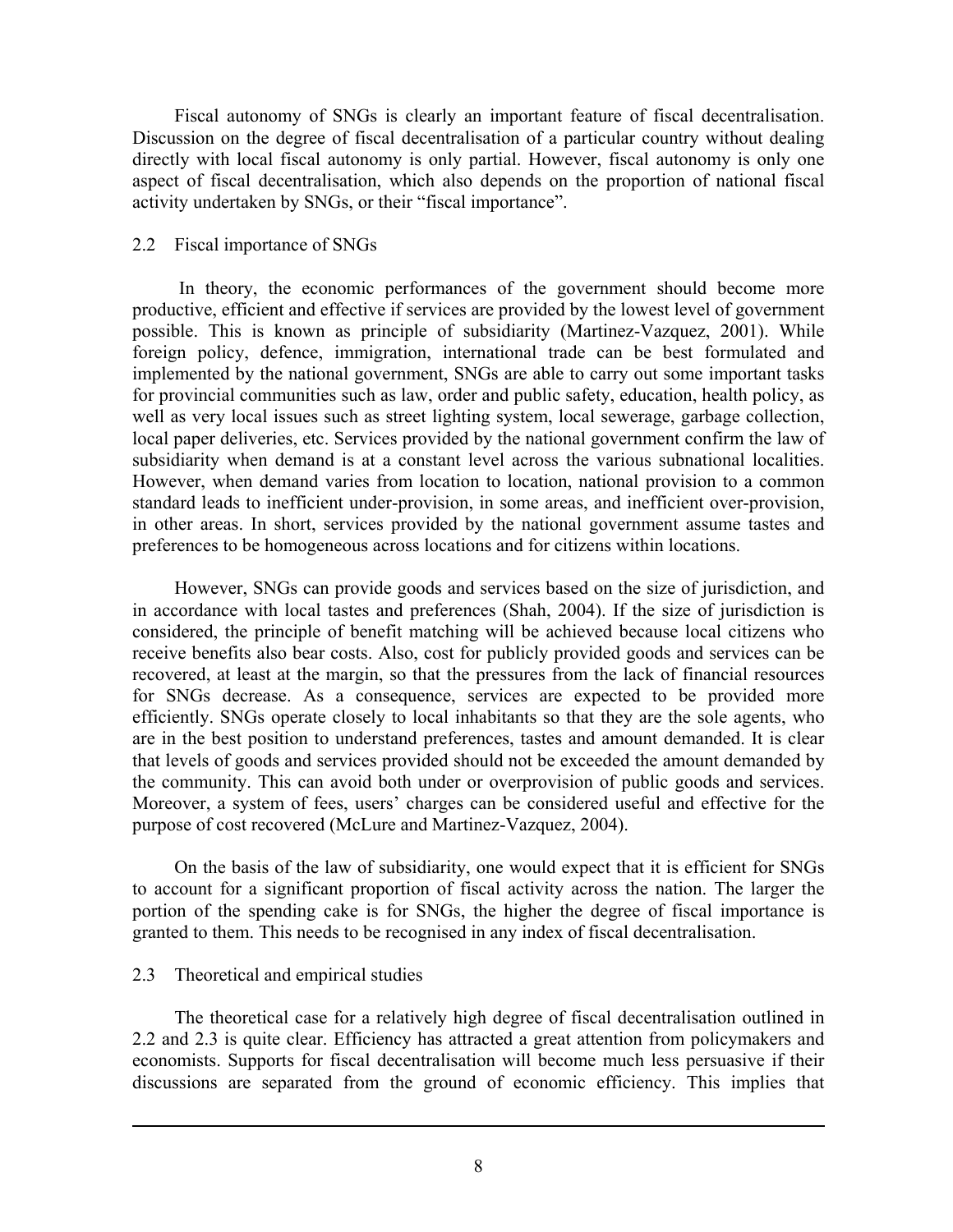efficiency in the provision of public goods and services by SNGs will be translated into an one-off GDP increase by reducing and/ or minimising wastages and allocating scarce resources in efficient manner. If this is accompanied by greater fiscal competition between jurisdictions and resulting an increase in positive fiscal externalities, a higher degree of fiscal decentralisation may also be associated with higher rate of economic growth. However, it must be cautioned that this conclusion is not yet supported unequivocally by empirical studies. This appears, in part, to be due to use of inappropriate indices of fiscal decentralisation, which ignore either fiscal authority or fiscal importance of SNGs. This matter will be further discussed in section V.

### **IV. Vietnam and fiscal decentralisation**

<u>.</u>

After national reunification in 1976, fiscal environment in Vietnam has changed significantly. This change can be confirmed in different legal documents governing fiscal arrangement issued in the period. It is generally agreed that Vietnam is pursuing a process of fiscal decentralisation – at least in terms of increasing the fiscal importance of  $SNGs<sup>10</sup>$ .

The outcomes of the State budget revenue and expenditure decentralisation in Vietnam for the period from 1997 (the first year of implementation of the First Budget Law) to 2004 are shown in Table 3. Revenues for SNGs have continuously increased, around 30% total government revenue for the period. In addition, there has also been an increase in the share of subnational expenditures in the total expenditures. The share has been almost 40% for the whole period. Even though the concept of fiscal decentralisation has multi-dimensions, from the aspects of expenditure and taxing assignments, Vietnam can be considered moderately decentralised (Martinez-Vazquez, 2004). However, without further consideration of the other dimensions, this comment may be misleading.

|                                          | 1997   | 1998   | 1999   | 2000    | 2001    | 2002    | 2003    | 2004    |
|------------------------------------------|--------|--------|--------|---------|---------|---------|---------|---------|
| Revenue (VND Billions)                   | 65,352 | 70,612 | 78,489 | 90,749  | 103,773 | 121,716 | 141,930 | 149,320 |
| Of which:                                |        |        |        |         |         |         |         |         |
| Local budget revenue                     | 19,264 | 20,280 | 19,571 | 22,269  | 25,463  | 30,545  | 38,683  | 44,743  |
| Share in total budget revenue            | 29.5   | 28.7   | 24.9   | 24.5    | 24.5    | 25.1    | 27.3    | 30.0    |
| % Growth rate (previous year = $100\%$ ) |        |        |        |         |         |         |         |         |
| Total budget revenue                     | 4.8    | 8      | 11.2   | 15.6    | 14.4    | 17.3    | 16.6    | 5.2     |
| Local budget revenue                     | 8.5    | 5.3    | $-3.5$ | 13.8    | 14.3    | 20.0    | 26.6    | 15.7    |
| Expenditure (VND Billions)               | 78,057 | 81,995 | 95,972 | 108,961 | 129,773 | 148,208 | 177,150 | 187,670 |
| Of which:                                |        |        |        |         |         |         |         |         |
| Local expenditure                        | 28,039 | 31,808 | 39,040 | 45,082  | 56,043  | 64,573  | 66,254  | 67,184  |
| Share in total expenditure               | 35.9   | 38.8   | 40.7   | 41.4    | 43.2    | 43.6    | 37.4    | 35.8    |

 TABLE 3 **REVENUE & EXPENDITURE DECENTRALISATION IN VIETNAM** 

<sup>&</sup>lt;sup>10</sup> Since Vietnam is a unitary country, the term "SNGs" or "local governments" will be used interchangeably.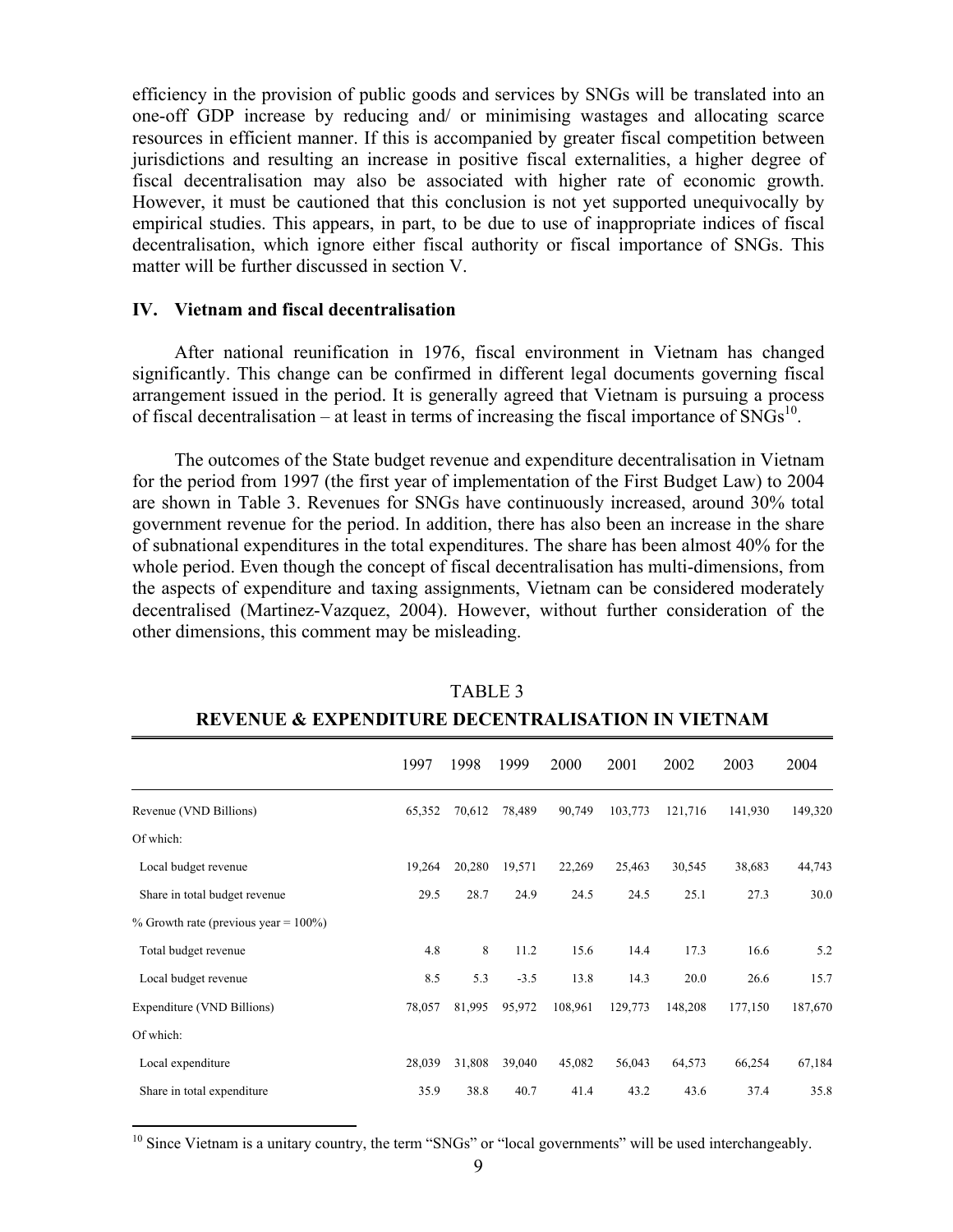| $\%$ Growth rate (previous year $= 100\%$ ) |       |        |        |        |         |        |        |        |
|---------------------------------------------|-------|--------|--------|--------|---------|--------|--------|--------|
| Total budget expenditure                    | 10.7  | 5.0    | 17.0   | 13.5   | 19.1    | 14.2   | 19.5   | 5.9    |
| Local budget expenditure                    | 19.1  | 13.4   | 22.7   | 15.5   | 24.3    | 15.2   | 2.6    | 1.5    |
| Fiscal transfers (VND Billions)             | 9.964 | 12.290 | 20.510 | 26.601 | 23,553  | 35,278 | 38,040 | 35,048 |
| % Growth rate (pre. year = $100\%$ )        | 35.4  | 23.3   | 66.9   | 29.7   | $-11.5$ | 49.8   | 7.8    | $-7.9$ |
| Share in total local expenditure            | 35.5  | 38.6   | 52.5   | 59.0   | 42.0    | 54.6   | 57.4   | 52.2   |

 $\frac{10}{2}$  Growth rate (previous year =  $\frac{1000}{2}$ )

Source: Martinez-Vazquez (2004, p. 16).

## 1. The assignment of expenditure responsibility

The current State budget law indicates responsibilities for expenditure between national and local governments. However, these regulations are not clear and overlapping in goods and services provision by different levels of governments is not uncommon. This violates the principle of clarity and is known as the co-sharing services responsibility. When possible, co-sharing responsibility should be avoided because the ambiguity will create unnecessary duplication in the provision of public goods and service to local communities, and, in turn, negatively affect the efficiency of the spending programs. The other problem with co-sharing spending is that this may, intentionally or unintentionally, confuse the assignment of responsibility across each level of governments, and therefore accountability and transparency may be in danger. Table 3 shows that total SNGs' expenditure for the period is around 40% total government spending. If the dimension of expenditure is used, Vietnam is moderately decentralised. It is however cautioned that the majority portion of SNGs' spending is a consequence of national government policy decisions. SNGs have limited discretion to decide the spending areas for their locality. In this case, SNGs are only spending units. As a result, conclusion of decentralised spending responsibility for SNGs can provide misleading information.

# 2. Revenue assignment (taxing powers)

Figures in Table 3 indicate that SNGs share of total government revenue is around 30%. This figure is only partial. For a more complete view on the current status of the taxing power assignment in Vietnam, the following factors should be taken into serious consideration: firstly, the national government sets all tax bases and rates; secondly, SNGs are allowed to autonomously set fees and charges for only revenues that comprise an insignificant share of their budget; and thirdly, tax collections are centralised with local tax authorities only collecting revenues arising within their administrative regions on the national government's behalf.

Consequently, purely local taxes are extremely limited in Vietnam. Figure 2 below shows the relationship between SNG's expenditures and its respective local taxes. This relationship reflects the degree of fiscal imbalances between the national and local governments. The sample of nine localities is selected among 64 provinces and cities in Vietnam based on the significant portion of local revenue to be transferred to the national budget. These cities and provinces are "typical" representatives for fast economic growth at regions across the nation, comprising the five big cities which were granted a provincial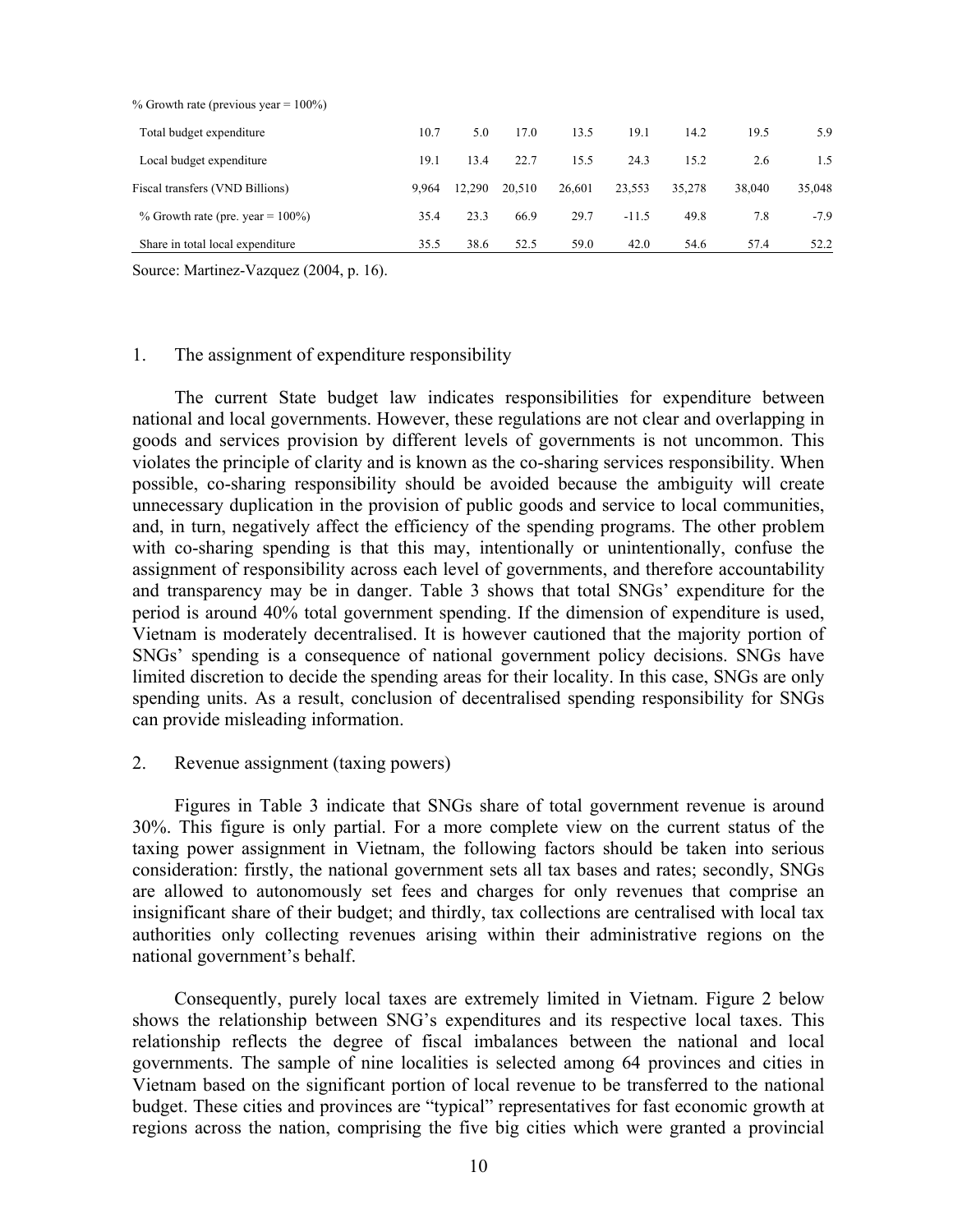status, as previously mentioned, and another four big provinces (Khanh Hoa, Dong Nai, Binh Duong and Baria – Vung Tau). No provinces experience a fiscal balance. All selected provinces experience some degree of fiscal imbalance. This conclusion can be applied for the whole Vietnam because the selected localities are the biggest provinces in the country.





In addition, shared national and subnational taxes also play very important portion in local revenues. In the case of Vietnam, SNGs have no discretion to change these bases and rates. As a result, SNGs have no power to adjust their revenue even at the margin. Also, it is noted that types of taxes to be shared and the proportion in which the taxes are shared are set by the national government. Even after the shared taxes take play, majority provinces in Vietnam are still in the fiscal imbalance condition as Figure 3 shows below. In this sample, only Ho Chi Minh City and Baria – Vung Tau are not in fiscal imbalance. Da Nang, Binh Duong and Dong Nai are at the margin whereas Ha Noi and Khanh Hoa, and all other provinces which are not shown in the Figure, are still in the condition of fiscal imbalance. This confirms the significant role of intergovernmental fiscal transfers in Vietnam.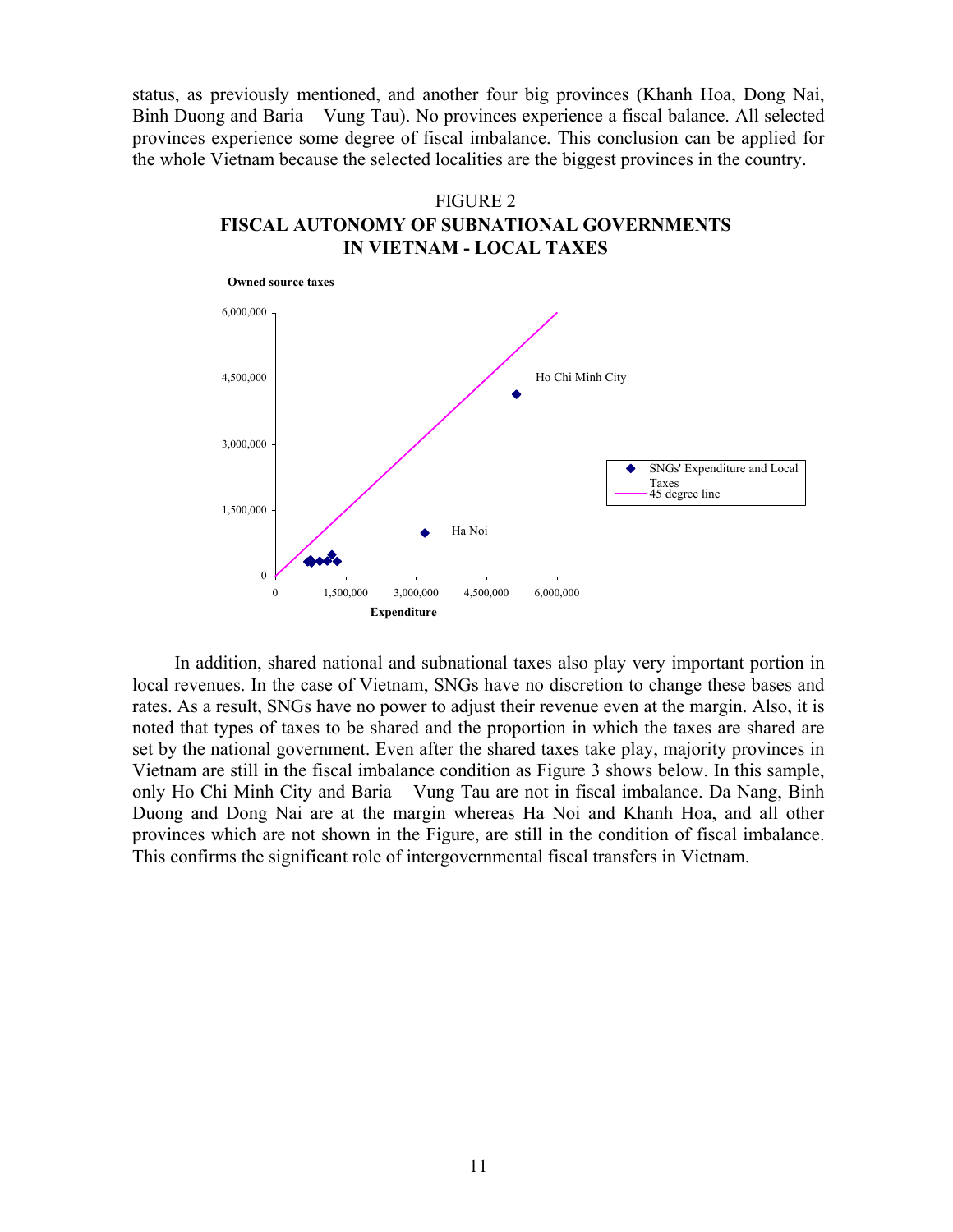# FIGURE 3 **FISCAL AUTONOMY OF SUBNATIONAL GOVERNMENTS IN VIETNAM - LOCAL AND SHARED TAXES**



Table 4 shows the tax assignment for 2003 in Vietnam. Exclusively national government's taxes include export–import duties and excise tax. The taxes shared between the national and subnational governments comprise value added tax; corporate income tax; and personal income tax. Many minor taxes are fully assigned as the owned taxes for SNGs, such as tax on transfers of properties, licence tax, agricultural tax; land and housing tax; tax on land use rights; and etc. Table 4 reveals that almost two-thirds of total government tax revenue is generated by shared taxes. As national taxes account for one-third of the total revenue, it can be seen that fiscal arrangements in Vietnam are in fact highly centralised. SNGs are assigned with many different taxes, but they generate only 3% total tax revenue. Taken as a whole, this provides prime facie evidence of centralised fiscal arrangements in Vietnam.

| Item                          | Percent of total tax<br>revenue |
|-------------------------------|---------------------------------|
| A. National taxes             |                                 |
| <b>Export - Import Duties</b> | 24                              |
| Excise Tax                    | 9                               |
| Subtotal                      | 33                              |
| <b>B.</b> Shared taxes        |                                 |
| Value Added Tax               | 30                              |
| Corporate Income Tax          | 31                              |

# **APPROXIMATE TAX ASSIGNMENT IN VIETNAM IN 2003**

Table 4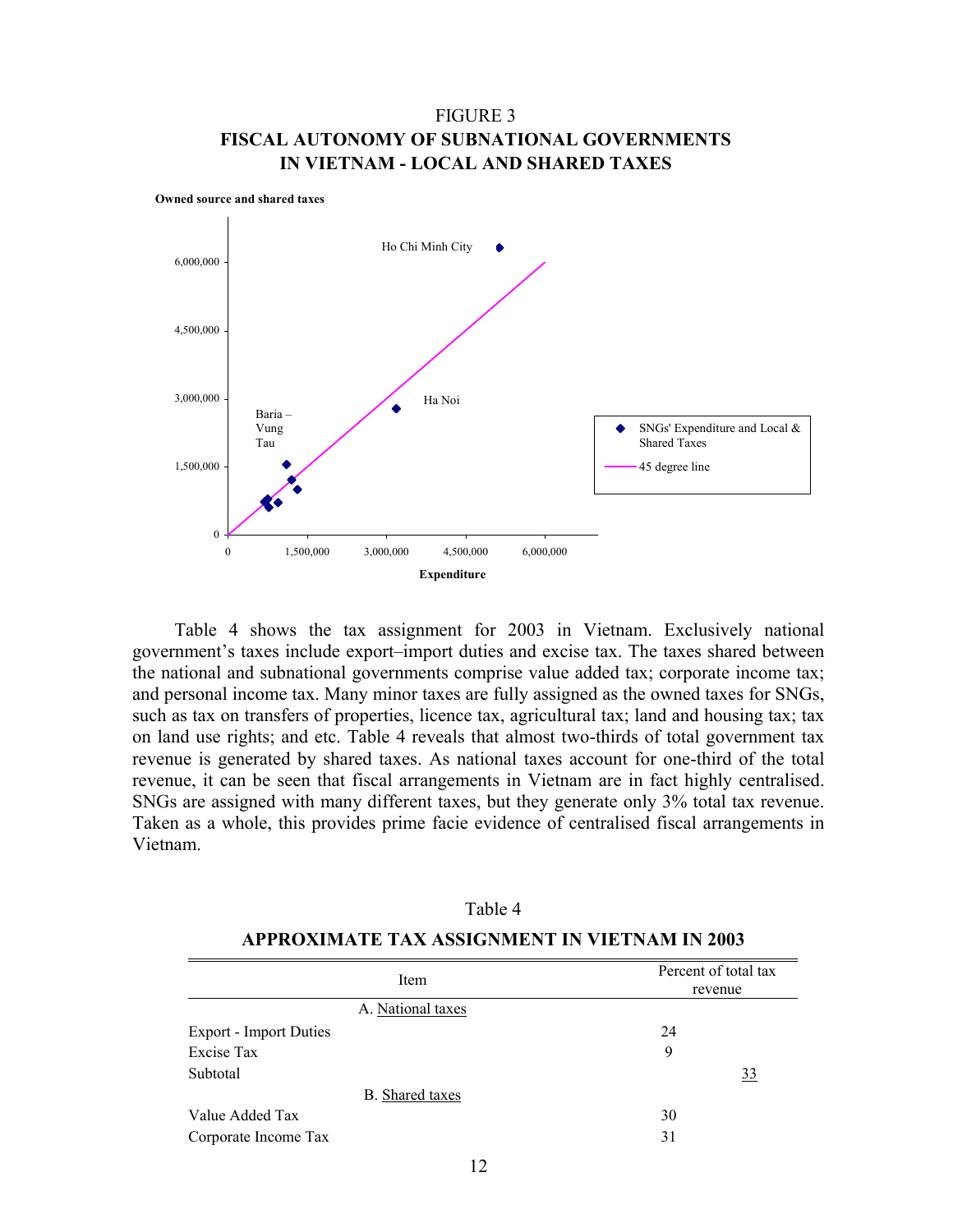| Personal Income Tax            | 3   |
|--------------------------------|-----|
| Subtotal                       | 64  |
| C. Subnational taxes           |     |
| Licence Tax, etc.              | 1.6 |
| Tax on transfers of properties | 1.4 |
| Subtotal                       | 3   |
| Total                          | 100 |

Source: IMF Country Report No. 03/382 & author's calculations.

## 3. Intergovernmental fiscal transfers

Like other developing countries, Vietnam suffers from the fiscal imbalance in both vertical and horizontal dimensions. The country has an implicit system of equalisation grants, although it is very partial in character. Fiscal equalisation has been applied in Vietnam with two main components: the expected revenue and the minimum expenditure need of local governments. Expected revenues for SNGs are determined by the subnational branch of tax administration, say, from Ho Chi Minh City Tax Department, on the basis of the actual revenue collections of the previous years, taking into account changes in tax policies in the year; and expected economic growth rate during the year. In addition, minimum expenditure needs are calculated on the basis of the expenditure norms determined by the national government (Martinez-Vazquez, 2004). The difference between expected revenue and minimum expenditure need for specific city or province will lay the foundation for the national government to decide the sharing rates which are applied to revenue from the shared taxes between national and local government. With one city or province, if its expected revenue (revenue from both owned source and shared taxes) is less than its minimum expenditure need, this city or province is allowed to keep all proceeds from shared taxes at local budget. This means that the local region is eligible to keep all tax revenue arising within its jurisdiction. On the other hand, with the well-endowed region where its expected revenue is greater than its minimum expenditure need, revenue from shared taxes must be transferred to the state budget at the rate to be centrally determined. These calculations will be kept unchanged for the stability period from 3 to 5 years. For example, in 2002, the allocation rates of shared tax revenue to SNGs vary with Ho Chi Minh City and Hanoi receiving 24% and 30% shared tax revenue, respectively; whereas other less well endowed provinces received all 100% of shared tax revenue, except for Baria – Vung Tau (48%), Binh Duong (52%) and Dong Nai (53%). The current regime in Vietnam, in a serious sense, is not a real system of fiscal equalisation because the gap among provinces is still large after equalisation.

#### TABLE 5

#### **FISCAL AUTONOMY OF SELECTED PROVINCES AND CITIES IN VIET NAM IN 2002**

|     |           | Total SNG's               |             | Subnational governments (Billions VND) |                           |           | Total SNG's           |
|-----|-----------|---------------------------|-------------|----------------------------------------|---------------------------|-----------|-----------------------|
| No. | Province  | Expenditure<br>(Bil. VND) | Owned taxes | Shared taxes                           | Owned and<br>Shared taxes | Transfers | Revenue<br>(Bil. VND) |
|     | Ha Noi    | 3,188,420                 | 986,734     | 1,796,224                              | 2,782,958                 | 1,516,082 | 4,299,040             |
|     | Hai Phong | 1,316,180                 | 341,555     | 662,350                                | 1,003,905                 | 624,564   | 1,628,469             |
| 3   | Da Nang   | 751,700                   | 373,299     | 420,008                                | 793,307                   | 337,764   | 1,131,071             |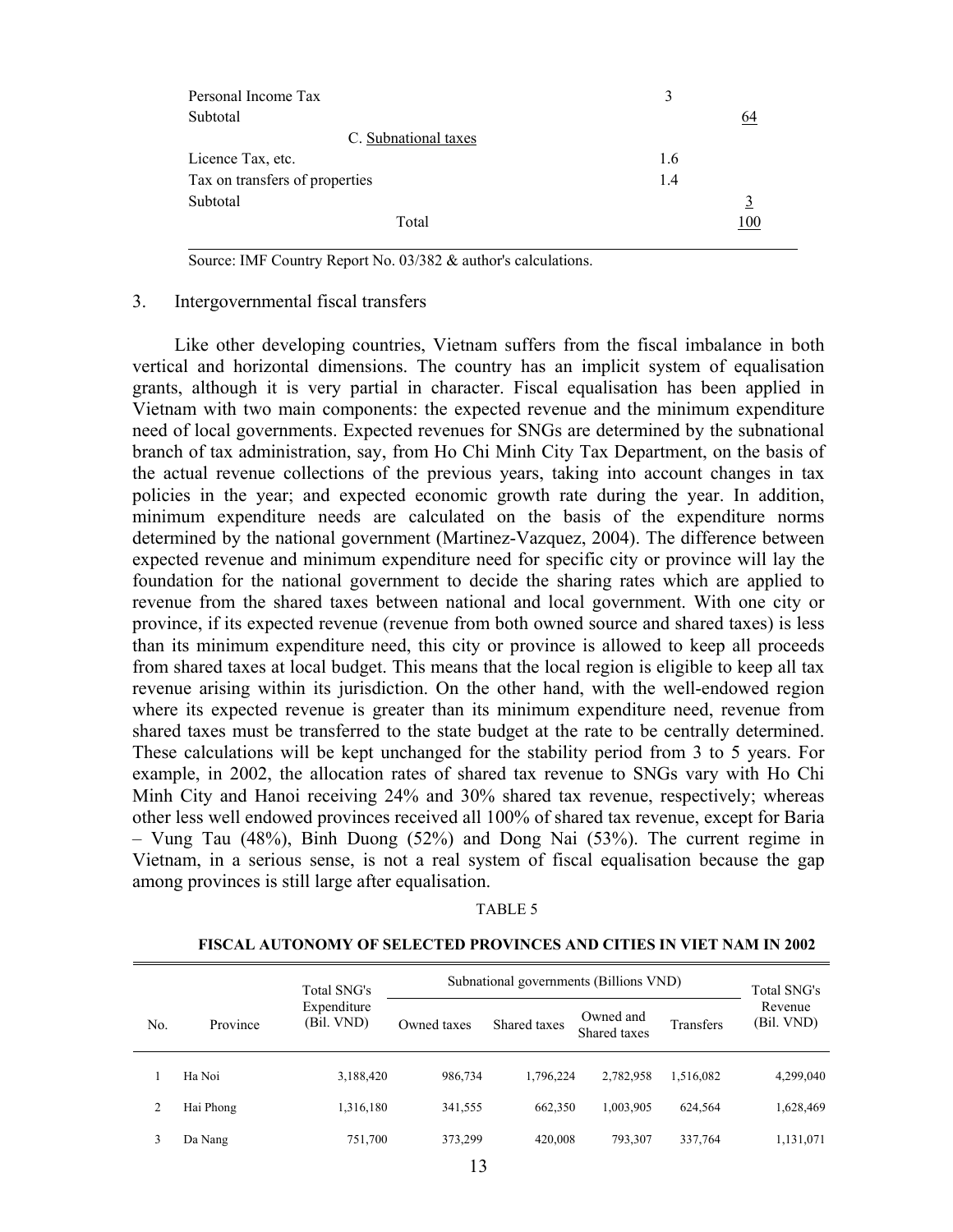| 9 | Can Tho          | 947,530   | 345,232   | 369,807   | 715,039   | 412,229 | 1,127,268 |
|---|------------------|-----------|-----------|-----------|-----------|---------|-----------|
| 8 | Ba Ria Vung Tau  | 1,111,430 | 347,127   | 1,205,785 | 1,552,912 | 295,891 | 1,848,803 |
|   | Binh Duong       | 691,880   | 332,051   | 398,763   | 730.814   | 241.374 | 972,188   |
| 6 | Dong Nai         | 1,207,000 | 493,872   | 720.531   | 1.214.403 | 318.941 | 1,533,344 |
|   | Ho Chi Minh City | 5,137,430 | 4,144,416 | 2,178,631 | 6,323,047 | 602,331 | 6,925,378 |
| 4 | Khanh Hoa        | 773,700   | 310,038   | 297.393   | 607.431   | 427,780 | 1,035,211 |

Source: Martinez-Vazquez (2004, p. 29).

There are two basic types of intergovernmental grants in Vietnam, unconditional and conditional. For conditional transfers, there are two different types. The first is for the implementation of national programs such as Program on Hunger Eradication and Poverty Reduction; Program on Education and Training. The second type of conditional grants is to particular province(s) and is allocated at the national government's discretion. In addition, Vietnam does not have an explicit separate system of capital transfers. Funds for capital investment are tailored in the equalisation transfer and are basically very limited (Martinez-Vazquez, 2004).

## 4. Subnational borrowings

In the case of Vietnam, mismatch between expenditure and revenue assignments is significant even after fiscal equalisation from the national government. As a result, subnational borrowings are, in some cases, important. Current practice in Vietnam shows that provincial governments are allowed to borrow from domestic sources by issuing bonds. However, these borrowings are closely supervised by the national government. The only exclusion from international borrowing applies to Ho Chi Minh City, Hanoi and Haiphong – the three largest cities in Vietnam. However, even in these cases, direct overseas borrowing is not permitted. The city's government looks for a source of fund, negotiates terms and conditions and then requests the national government to undertake the borrowings and on lending to the respective city.

## **V. The development of the fiscal decentralisation index**

## 1. Background

To date, studies of the relationship between fiscal decentralisation and economic growth have only undertaken very crude measures of fiscal decentralisation. Oates (1972) used the national government share in total public revenue as the degree of fiscal decentralisation. Woller and Phillips (1998) measure fiscal decentralisation as one out of four scenarios as follows: (1) the ratio of local government revenues to total government revenues; (2) the ratio of local government revenues less grants-in-aid to total government revenues; (3) the ratio of local government expenditures to total government expenditures and (4) the ratio of local government expenditures to total government expenditures less defence and social security expenditures. Davoodi and Zou (1998) measured the level of fiscal decentralisation as the spending by SNGs as a fraction of total government spending.

It is widely admitted that the measurement of fiscal decentralisation on previous works is problematic because of "from lack of details on expenditure autonomy and own-source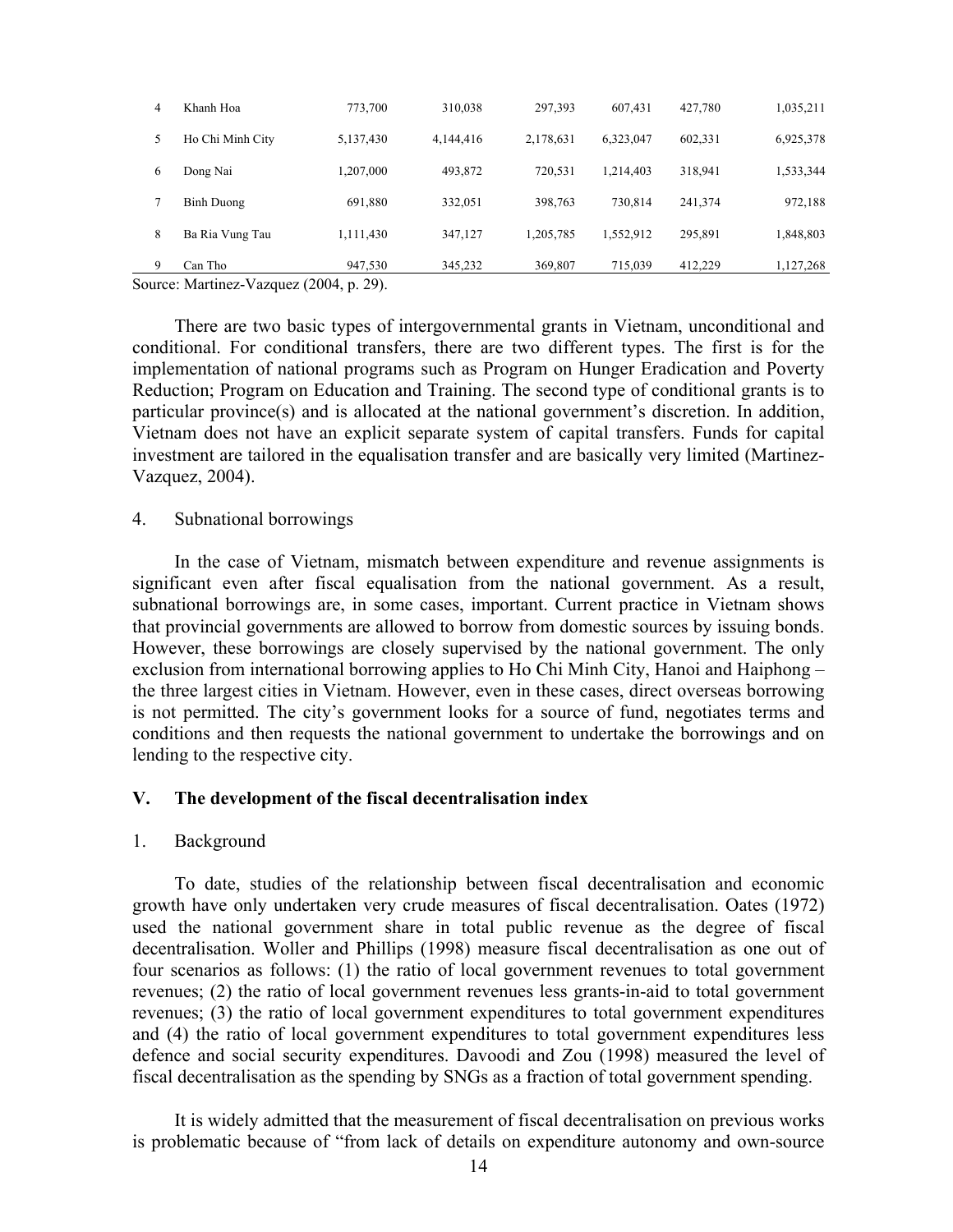revenue to deficiencies regarding reported data for the sub-national levels and information scarcity for analysing dispersion among sub-national regions" (Breuss and Eller, 2004, p.12). In fact, the above measures are inadequate because fiscal autonomy and fiscal importance of SNGs has not been properly taken into consideration. As a result, the theoretical literature is extended in this study by developing and applying a fiscal decentralisation index ("FDI") to make systematic international comparisons of nations' degree of fiscal decentralisation.

# 2. Establishment of the formula to calculate the fiscal decentralisation index

There are two main components included in the formula of FDI in this paper:

### \* Component 1: Fiscal autonomy for subnational governments

This component will represent the ratio between *the owned source revenue* (OSR) over its *expenditure* (E) for particular subnational government. This ratio can be seen as the level of vertical fiscal imbalance between the national government and SNGs. It is however noted that both definitions of "owned source revenue" and "expenditure" of SNGs can provide misleading indicator of its fiscal autonomy, and in turn, the degree of fiscal decentralisation of the country. Also, a simple ratio like this is partial, as it misses many factors that impact on fiscal decentralisation. Consequently, an *adjustment factor* (AF) is required to account for institutional constraints on fiscal events, such as the fiscal autonomy and fiscal importance over the four main areas of fiscal decentralisation and will be discussed further in the following sections (Section V.3).

As a consequence, the relative level of autonomy, which can be called "fiscal autonomy", for SNGs can be defined as follows:

$$
FDI' = \frac{\sum_{i=1}^{n} OSR_i}{\sum_{i=1}^{n} E_i} \times AF , \qquad (1)
$$

where *OSR<sub>i</sub>* represents for the owned source revenue for subnational region *i*;  $E_i$  represents for the expenditure made by subnational region *i*; *AF* represents the adjustment factor for the country under review; and *n* is the number of subnational regions.

The above formula is expected to reflect the true picture of the degree of SNGs' autonomy – the very important characteristic of appropriate definition of fiscal decentralisation. However, the formula does not yet indicate the degree of fiscal decentralisation because it only shows the degree of autonomy of SNGs, not the level of fiscal activity by SNGs relative to all public fiscal activity.

# \* Component 2: Fiscal importance of SNGs

The absolute level that represents the fiscal importance of SNGs can be defined as follows:

$$
FDI'' = \frac{\sum_{i=1}^{n} E_i}{TE} , \qquad (2)
$$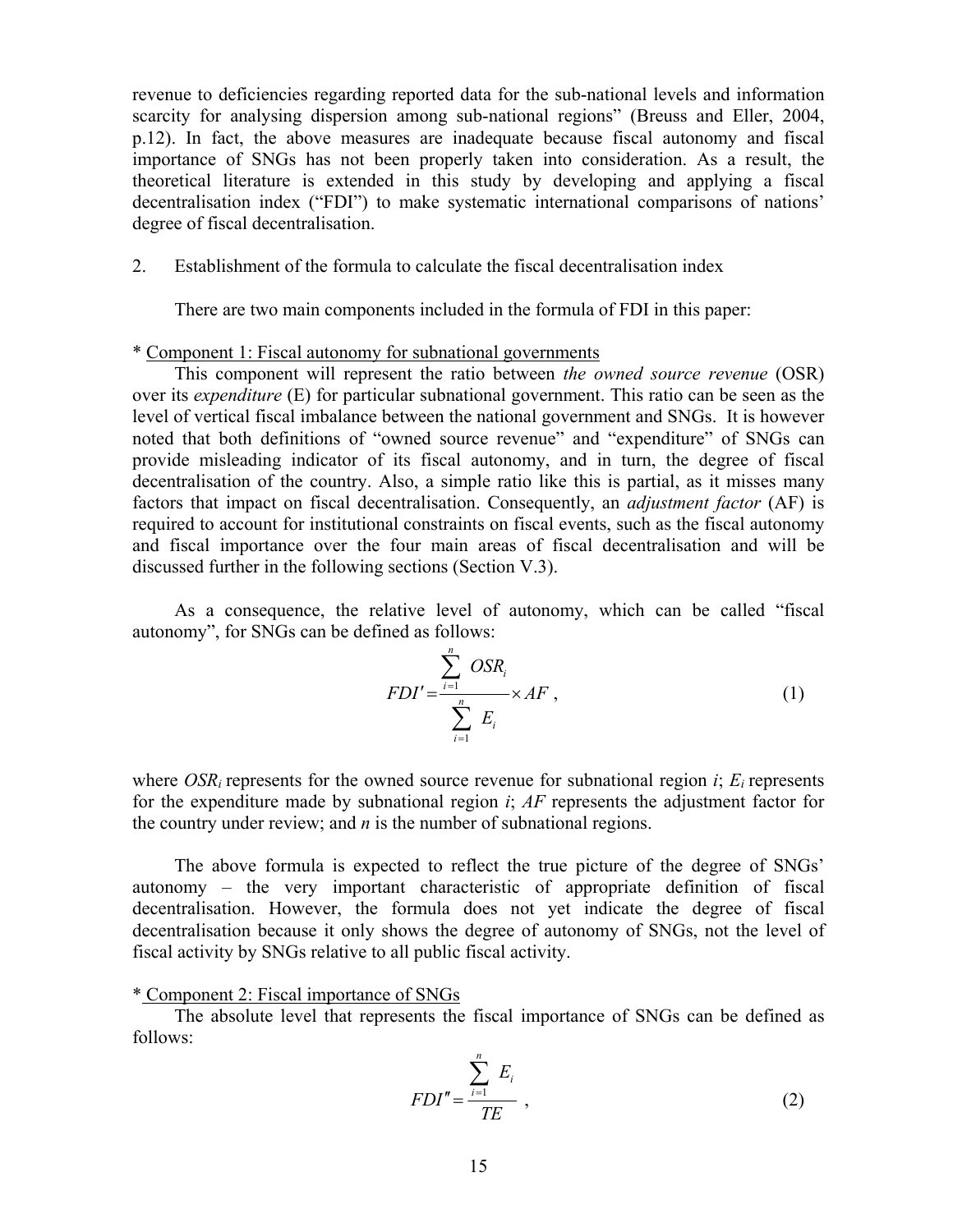where *TE* represents total public sector expenditures of the whole economy (including both expenditures from the national government and all SNGs).

 This formula shows the fiscal importance of SNGs in the field of spending for the whole economy. For example, what would we conclude regarding the degree of autonomy of subnational region R when its owned source revenue and its expenditure are both 10 units, when its adjustment factor is unity whereas total national revenue and expenditure are both 1,000 units. If equation (1) is used, we would conclude that a *FDI*′ is equal to unity, so that this region has achieved a highest possible level of fiscal decentralisation. However, this is not the case as the national government still retains all taxing and spending decisions.

### The fiscal decentralisation index

To overcome the above problem, we need to use equations (1) and (2) simultaneously to give a reliable index. It is provisionally proposed that the index be the geometric mean of *FDI*′ and *FDI*′′ :

$$
FDI = \sqrt{\left(\frac{\sum_{i=1}^{n} OSR_i}{\sum_{i=1}^{n} E_i} \times AF\right) \times \left(\frac{\sum_{i=1}^{n} E_i}{TE}\right)}
$$
(3)  
(A) (B)

If we exclude the role of the adjustment factor  $AF$  in equation (3), as components  $(A)$ and (B) are to be both positive fractions, we can conclude that FDI will also be a positive fraction. Also, the higher the value of FDI, the more fiscally decentralised is the country.

### 3. Elements to be considered for the adjustment factor

Now we turn to the question of the value of the adjustment factor AF. The size of fiscal decentralisation index (FDI) will also depend on the size of the adjustment factor. Because of the value assigned for each element and the method of calculating the value of the AF, it is expected that the value of FDI will vary within the range from 0 to 1. The higher the value of the FDI, the higher the degree of fiscal decentralisation.

The elements noted in Table 6 below need to be accounted for when deriving the adjustment factor. In the first instance, the scale of 0 to 1 will be assigned to each important element with 0 represents as the lowest level (the worst) and 1 represents as the highest level (the best) in terms of decentralisation of the element being considered. The adjustment factor in equation (1) will be calculated as a simple average of the assessments for the four elements in Table 6. However, in the course of the subsequent research, other weightings and methods will be investigated.

The above formula for the FDI implicitly applies the same weight to every subnational region of the country. This may lead to some undesirable implications, however. In the course of future research, the dispersion of the size of SNGs will be considered. Where the country consists of many subnational regions of substantially different size in terms of population, land area, total revenue and expenditure, etc., it may be necessary to assign each region a different weight, rather than weight them all equally. Another way of proceeding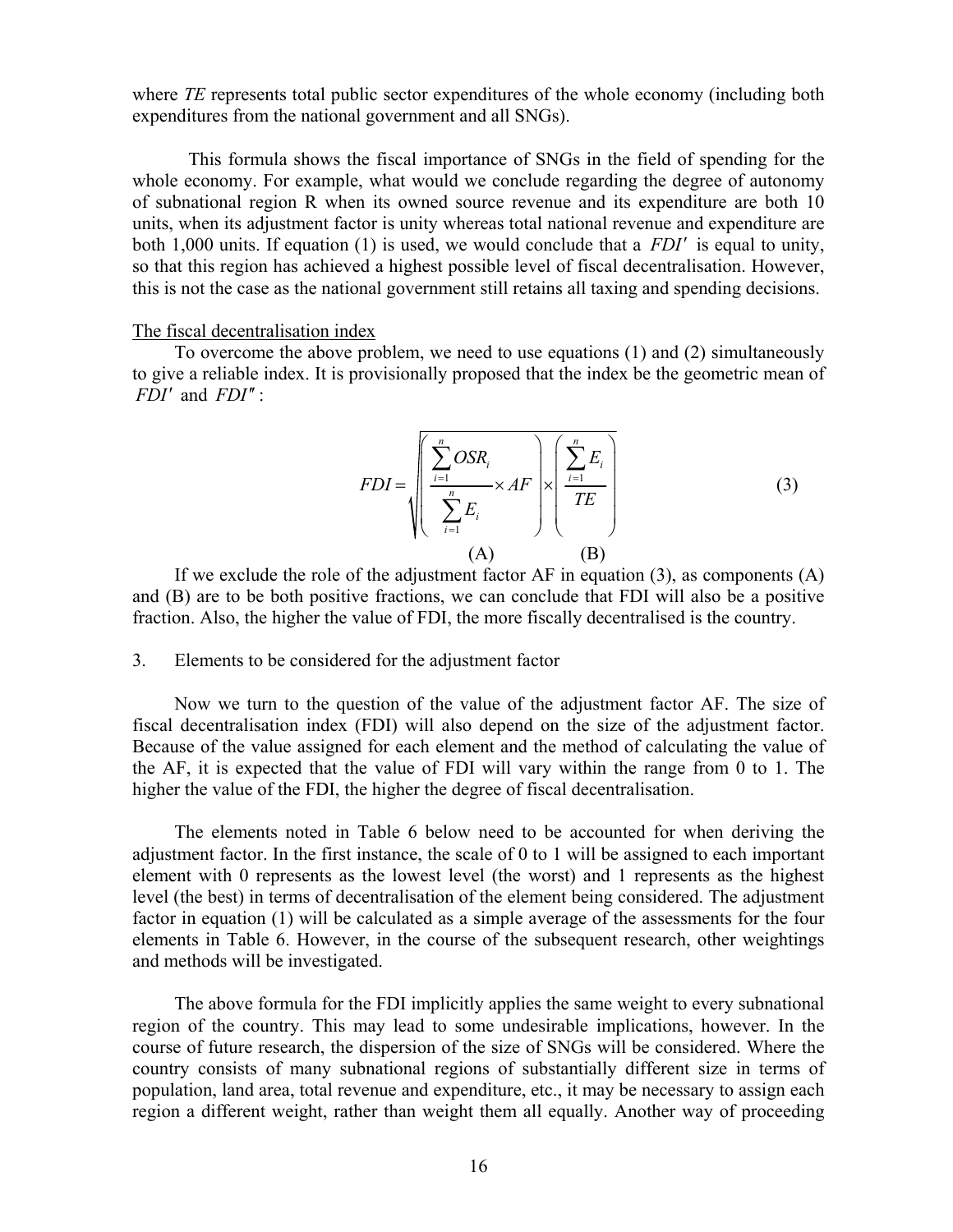would be to modify the FDI so that it reflects this dispersion by including in it another term that is the function of the standard deviation of the shares.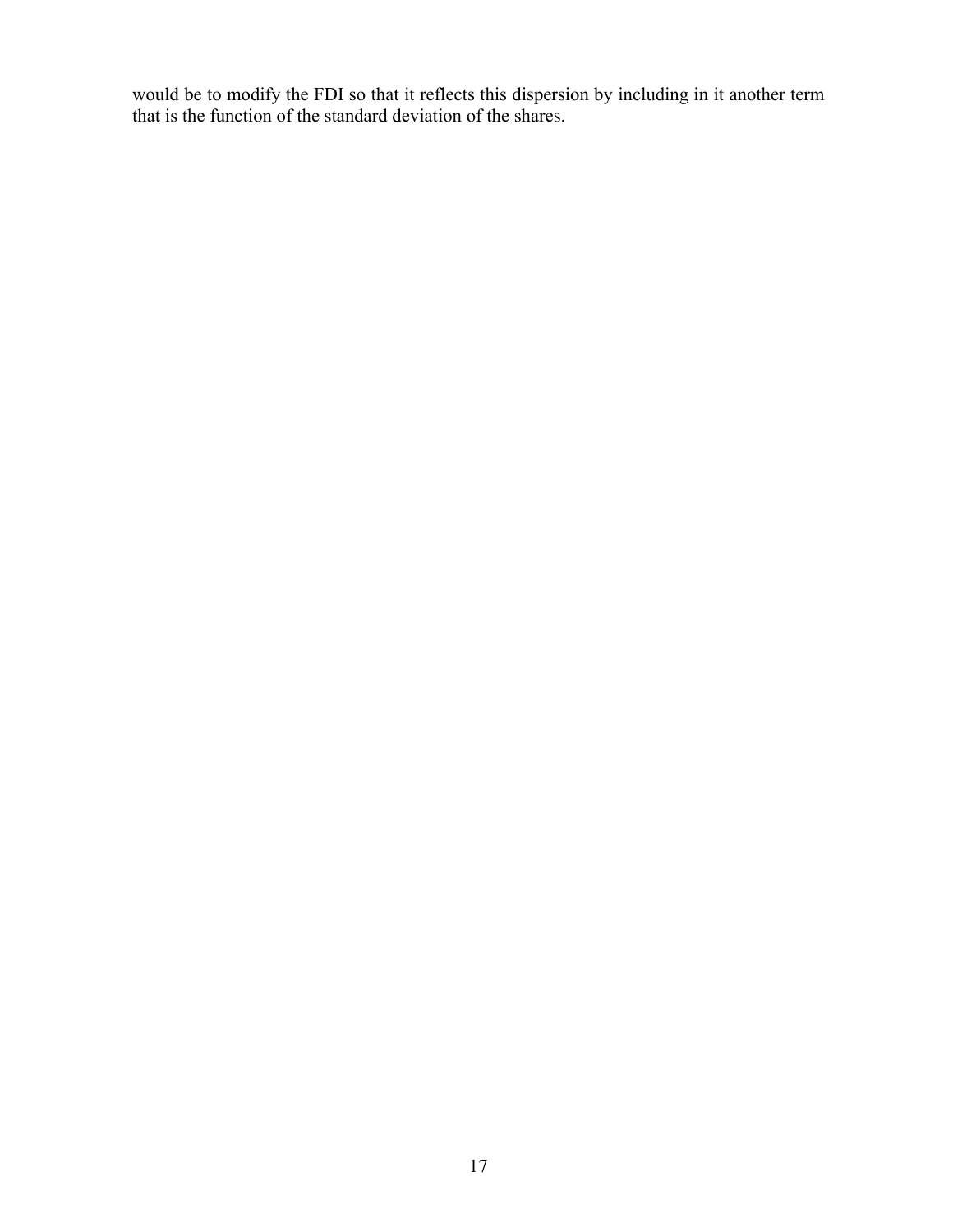|                                          | TABLE 6 |  |
|------------------------------------------|---------|--|
| <b>ELEMENTS OF THE ADJUSTMENT FACTOR</b> |         |  |

| Score            | Level            | Criteria                                                                                          |
|------------------|------------------|---------------------------------------------------------------------------------------------------|
|                  | <i>Factor 1:</i> | Autonomy on expenditure decisions to various levels of governments                                |
| $\boldsymbol{0}$ | Very low         | All spending areas are set by the national government and SNGs must follow the instructions.      |
| 0.25             | Low              | Unclear assignments of responsibilities with limited areas that SNGs can decide to spend on.      |
| 0.5              | Moderate         | Clear assignments of responsibilities with spending standards are set by the national government. |
| 0.75             | High             | SNGs are basically able to decide their spending decisions with limited guides from the national  |
|                  |                  | government.                                                                                       |
| $\mathbf{1}$     | Very high        | SNGs decide all their spending decisions without any intervention from the national government    |
|                  |                  | and this autonomy is assured by the Constitutions and/ or laws.                                   |
|                  | <i>Factor 2:</i> | The degree of autonomy of various levels of governments to set tax bases and tax                  |
|                  |                  | rates                                                                                             |
| $\boldsymbol{0}$ | Very low         | National government sets SNGs' tax bases and rates;                                               |
| 0.25             | Low              | Significant portion of SNGs' budget comes from share taxes and the sharing rate is                |
|                  |                  | predetermined. SNGs can set bases and/ or rates for fees, users' charges only.                    |
| 0.5              | Moderate         | SNGs are allowed to set either tax bases or rates or "piggy-backing" is possible.                 |
| 0.75             | High             | All bases and rates for SNGs taxes are set by SNGs within a band set by the national              |
|                  |                  | government.                                                                                       |
| $\mathbf{1}$     | Very high        | SNGs set all bases and rates for their taxes which generate significant amount of revenue.        |
|                  | <i>Factor 3:</i> | Responsibilities of SNGs for borrowing and conditions for local governments to                    |
|                  |                  | access to capital markets                                                                         |
| $\boldsymbol{0}$ | Very low         | No subnational borrowings are allowed.                                                            |
| 0.25             | Low              | SNGs can arrange for domestic borrowings with administration and veto in the hands of the         |
|                  |                  | national government.                                                                              |
| 0.5              | Moderate         | SNGs can arrange borrowings from both domestic and overseas sources but all borrowings must       |
|                  |                  | satisfy strict requirements from the national government.                                         |
| 0.75             | High             | Borrowing from any sources is acceptable given some economic regulations are met.                 |
| 1                | Very high        | SNGs can arrange borrowings as they wish and the capital market itself will decide whether or     |
|                  |                  | not the borrowing is given.                                                                       |
|                  | <i>Factor 4:</i> | Intergovernmental fiscal transfers across levels of governments                                   |
| $\boldsymbol{0}$ | Very low         | Ad hoc decision from the national government with rooms for political lobby and negotiation.      |
| 0.25             | Low              | Fiscal transfers are almost all conditional on their use and they are decided on a yearly basis.  |
| 0.5              | Moderate         | All types of fiscal transfers are clearly regulated with a stability period.                      |
| 0.75             | High             | Formula has been used and a combination of conditional and unconditional transfers is available.  |
| $\mathbf{1}$     | Very high        | Clear and developed regimes for unconditional fiscal transfers have been set up and               |
|                  |                  | implemented. These regimes are assured by the Constitution and/ or laws and transfers are         |
|                  |                  | significantly unconditional.                                                                      |

# **VI. Preliminary values for the fiscal decentralisation index**

# 1. Values assigned for each factor of the adjustment factor for Vietnam

In accordance with suggested standard elements of the adjustment factor as discussed above, current practices in Vietnam in terms of the assignment of responsibility, taxing power assignment, SNGs borrowings and fiscal transfers can be summarised as follows.

| ADJUSTNIENT FAUTUK FÜR VIETNAM |                                                                                                                                                                                                                                                                                                                 |       |  |  |  |  |  |  |
|--------------------------------|-----------------------------------------------------------------------------------------------------------------------------------------------------------------------------------------------------------------------------------------------------------------------------------------------------------------|-------|--|--|--|--|--|--|
| Factor                         | Current practices in Vietnam                                                                                                                                                                                                                                                                                    | Score |  |  |  |  |  |  |
|                                | After the introduction of Budget law, provincial and local governments assumed major new expenditure<br>٠<br>responsibilities.<br>However, most of the items on this list are perhaps more analogous to sectors that they are functions per se.<br>Basically, expenditure responsibilities are vaguely defined. | 0.25  |  |  |  |  |  |  |

# TABLE 7 **ADJUSTMENT FACTOR FOR VIETNAM**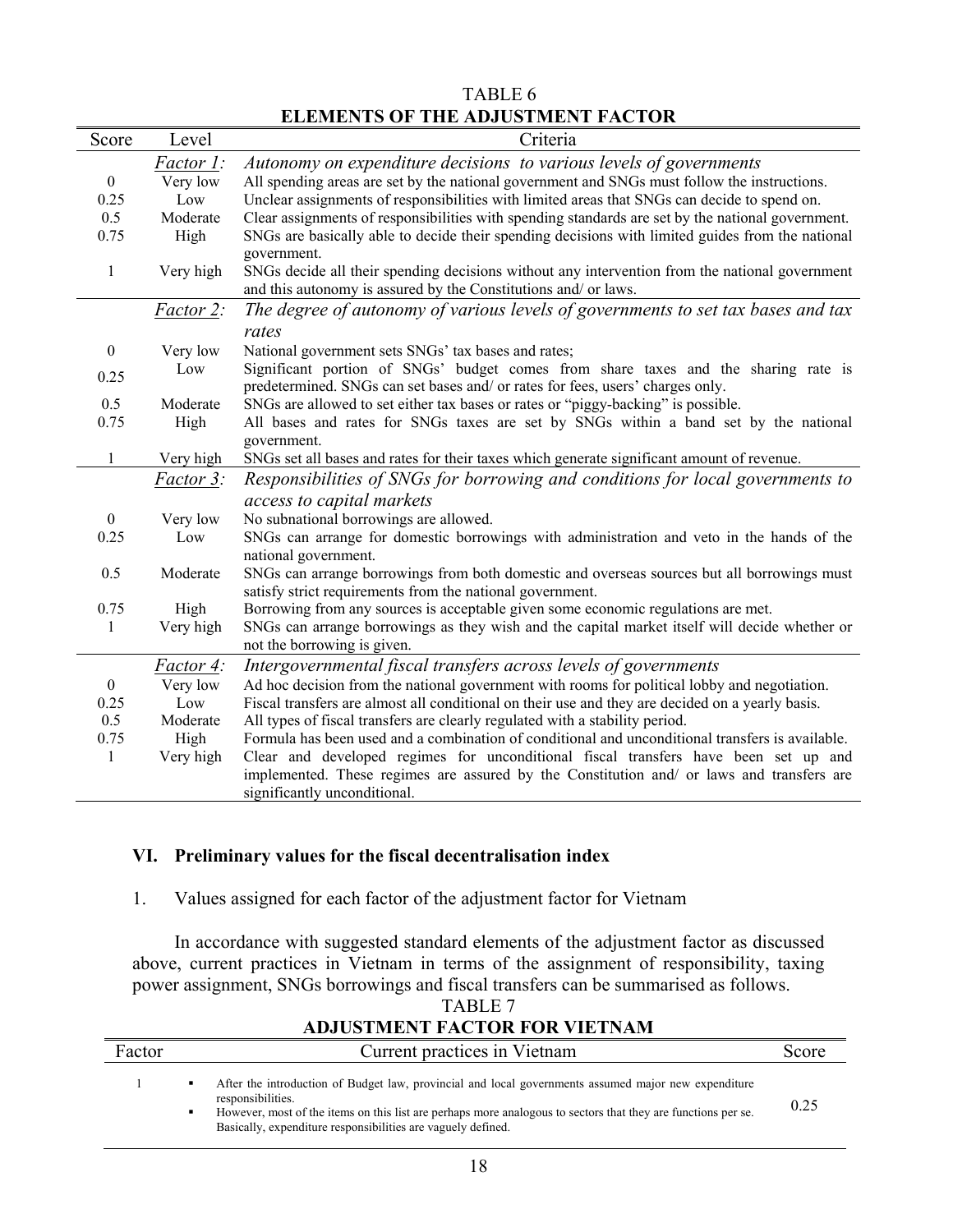|                | <b>Simple Average</b>                                                                                                                                                                                                                                                                                                                                                                                                                                                                                                                                                                                                                                                                              | 0.25 |
|----------------|----------------------------------------------------------------------------------------------------------------------------------------------------------------------------------------------------------------------------------------------------------------------------------------------------------------------------------------------------------------------------------------------------------------------------------------------------------------------------------------------------------------------------------------------------------------------------------------------------------------------------------------------------------------------------------------------------|------|
| 4              | Formula has been used in fiscal equalisation in Vietnam and there are two types of grants in Vietnam.<br>٠<br>Besides the unconditional transfers, there are two types of conditional grants in Vietnam:<br>* The first type of conditional transfers is for the implementation of national programs such as Program<br>on Hunger Eradication and Poverty Reduction; Program on Education and Training; and so on;<br>* The second type of grants is the conditional transfer to particular province(s).<br>Vietnam does not have an explicit separate system of capital transfers. Funds for capital investment are<br>٠<br>tailored in the equalisation transfer and are basically very limited. | 0.25 |
| 3              | Provincial governments can access domestic borrowings, except for there largest cities to borrow from<br>٠<br>overseas sources;<br>All borrowings must be approved and supervised by the cental government.<br>٠                                                                                                                                                                                                                                                                                                                                                                                                                                                                                   | 0.25 |
| $\overline{2}$ | Clear assignments of revenues between the national government and local governments as regulated in the<br>State budget law;<br>The national government set all tax bases (except Land tax from 2005) and rates for all taxes that generate<br>٠<br>significant revenue for the state budget as the whole. Main source of revenue for local governments comes<br>from shared tax with the national government.                                                                                                                                                                                                                                                                                     | 0.25 |

2. Preliminary results of fiscal decentralisation index for selected countries

### 2.1 Sample of countries

The main purpose of this research is to establish the fiscal decentralisation index for both developing countries as well as developed economies to facilitate subsequent and hopefully definitive, investigations of the relationship between fiscal decentralisation and economic growth in the later part. It is therefore decided that countries from The Organisation for Economic Cooperation and Development (OECD) and The Association of South East Asian Nations (ASEAN) are to be selected. In order to measure the dispersion of political institutions, both federal and unitary counties are considered. Due to an unavailability of information and data, some countries are only selected. From high income OECD, for federal nations, the sample consists of Australia, Austria, Belgium, Canada, Germany, Switzerland and The United States of America. Representative unitary countries from OECD includes Czech Republic, Denmark, France, Hungary, Italy, Japan, Netherlands, Spain, Sweden and United Kingdom. Finally, for ASEAN, a mixture of federal and unitary countries is considered. Malaysia is the federal country and the selected unitary countries are Indonesia, Thailand, The Philippines and Vietnam.

### 2.2 Results

#### TABLE 8

### **FISCAL DECENTRALISATION INDEX OF SELECTED OECD & ASEAN COUNTRIES**

| No. Country | Year | Units    | Total<br>owned source<br>revenue | Total<br>subnational<br>expenditure | Total<br>expenditure | Adjustment<br>Factor | Fiscal<br>autonomy | Fiscal<br>importance | Fiscal<br><b>Decentralisation</b><br>Index |
|-------------|------|----------|----------------------------------|-------------------------------------|----------------------|----------------------|--------------------|----------------------|--------------------------------------------|
|             |      |          | $OSR_i$                          | $E_i$                               | TE                   | AF                   | FDI'               | FDI''                | FDI                                        |
|             |      |          |                                  |                                     |                      |                      |                    |                      |                                            |
| Australia   | 2002 | Mil AUD  | 123,776                          | 124,550                             | 323,603              | 0.81                 | 0.81               | 0.38                 | 0.56                                       |
| 2 Austria   | 2002 | Mil Euro | 41,020                           | 39,501                              | 127,435              | 0.63                 | 0.65               | 0.31                 | 0.45                                       |
| 3 Belgium   | 2001 | Mil Euro | 51,655                           | 50,001                              | 162,067              | 0.69                 | 0.71               | 0.31                 | 0.47                                       |
| 4 Canada    | 2002 | Mil CAD  | 318,537                          | 324,082                             | 540,334              | 0.94                 | 0.92               | 0.60                 | 0.74                                       |
| 5 Germany   | 2002 | Mil Euro | 410,300                          | 443,700                             | 1,125,000            | 0.75                 | 0.69               | 0.39                 | 0.52                                       |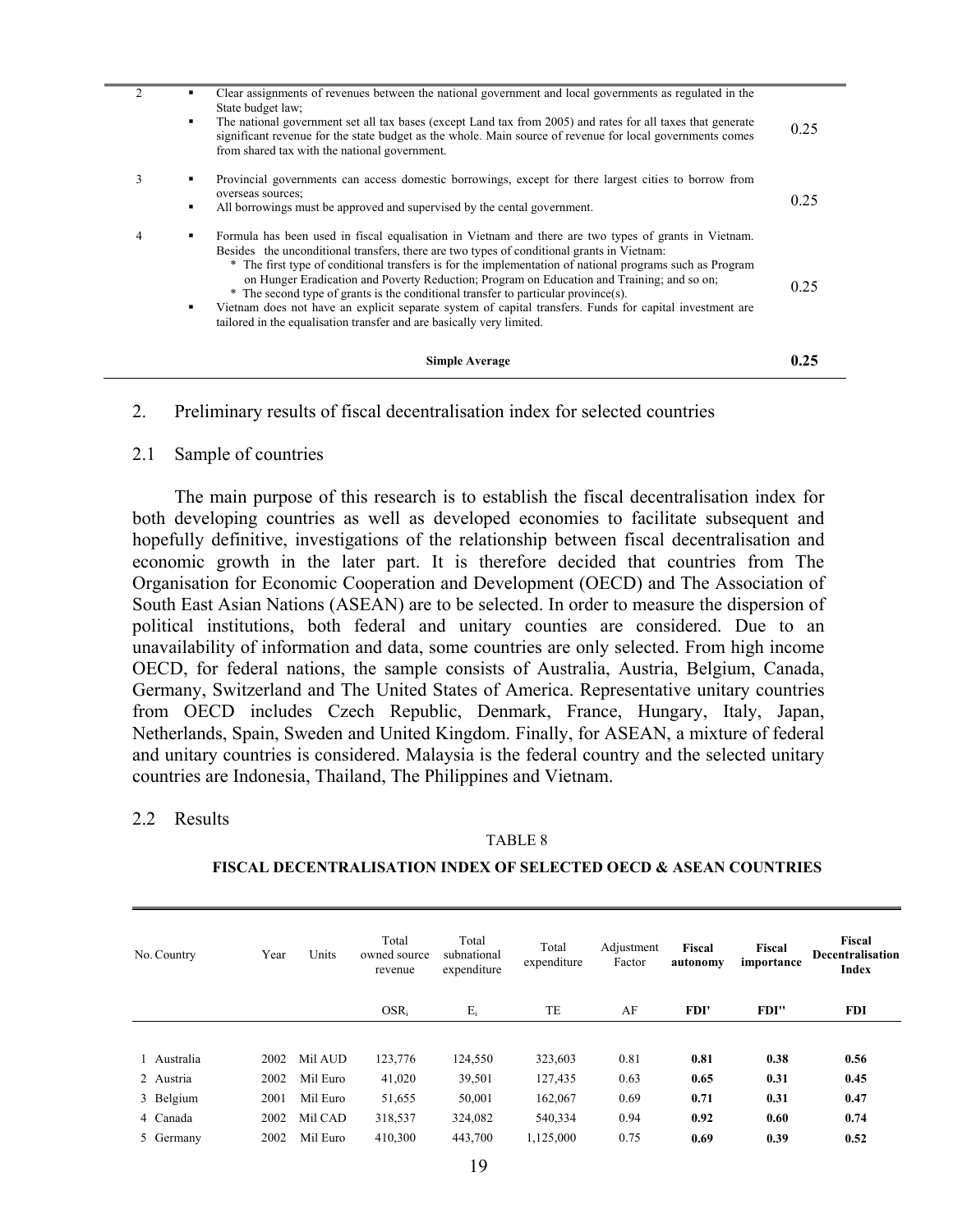| 6 Switzerland         | M. Franc<br>2001       | 105,575    | 105,216      | 185,714     | 0.81 | 0.82 | 0.57 | 0.68 |
|-----------------------|------------------------|------------|--------------|-------------|------|------|------|------|
| 7 United States       | 2001<br>Mil USD        | 2,022,530  | 2,040,100    | 3,997,940   | 0.88 | 0.87 | 0.51 | 0.67 |
|                       |                        |            |              |             |      |      |      |      |
| 8 Czech Republic      | 2002<br>M. Koruny      | 228,082    | 241,823      | 1,176,090   | 0.63 | 0.59 | 0.21 | 0.35 |
| 9 Denmark             | 2002<br>M. Kroner      | 459,170    | 462,221      | 953,389     | 0.75 | 0.75 | 0.48 | 0.60 |
| 10 France             | 2001<br>Mil Euro       | 148,147    | 146,049      | 832,789     | 0.69 | 0.70 | 0.18 | 0.35 |
| 11 Hungary            | 2002<br>M. Forint      | 2,072,600  | 2,196,700    | 9,978,300   | 0.50 | 0.47 | 0.22 | 0.32 |
| 12 Italy              | Mil Euro<br>2000       | 164,618    | 162,934      | 613,024     | 0.50 | 0.51 | 0.27 | 0.37 |
| 13 Japan              | <b>Bil JPY</b><br>2001 | 100,004    | 97,432       | 306,192     | 0.56 | 0.58 | 0.32 | 0.43 |
| 14 Netherlands        | 2002<br>Mil Euro       | 71,196     | 71,940       | 259,676     | 0.63 | 0.62 | 0.28 | 0.41 |
| 15 Spain              | 2000<br>Mil Euro       | 87,482     | 89,716       | 288,994     | 0.56 | 0.55 | 0.31 | 0.41 |
| 16 Sweden             | 2001<br>M. Kroner      | 561,400    | 566,500      | 1,415,100   | 0.75 | 0.74 | 0.40 | 0.55 |
| 17 United Kingdom     | 2002<br>Mil GBP        | 118,238    | 116,610      | 510,706     | 0.56 | 0.57 | 0.23 | 0.36 |
|                       |                        |            |              |             |      |      |      |      |
| 18 Malaysia           | 1997 M. Ringgit        | 10,046     | 13,129       | 68,610      | 0.50 | 0.38 | 0.19 | 0.27 |
| 19.<br>Indonesia      | 1999 Mil Rp            | 29,824,054 | 27, 164, 553 | 225,874,000 | 0.44 | 0.48 | 0.12 | 0.24 |
| Thailand<br>20        | 2002 Mil BHT           | 161,800    | 137,800      | 1,464,400   | 0.44 | 0.51 | 0.09 | 0.22 |
| The Philippines<br>21 | 2000 Mil Peso          | 138,325    | 127,925      | 638,665     | 0.56 | 0.61 | 0.20 | 0.35 |
| 22.<br>Vietnam        | 2002 Bil VND           | 65,823     | 64,573       | 148,208     | 0.25 | 0.25 | 0.44 | 0.33 |
|                       |                        |            |              |             |      |      |      |      |

There are, of course, many factors that contribute to economic growth and fiscal decentralisation (the fiscal arrangement between the national and subnational governments) will only be one of them. Nevertheless, it is still expected that there is a direct link between fiscal decentralisation and economic growth which will be further explored in the future. A description of this relationship is evident from Figure 4, which combines the FDIs and the average annual growth rates for selected countries from OECD and ASEAN for the period from 1990 to 2001 (from the World Development Indicators of The World Bank).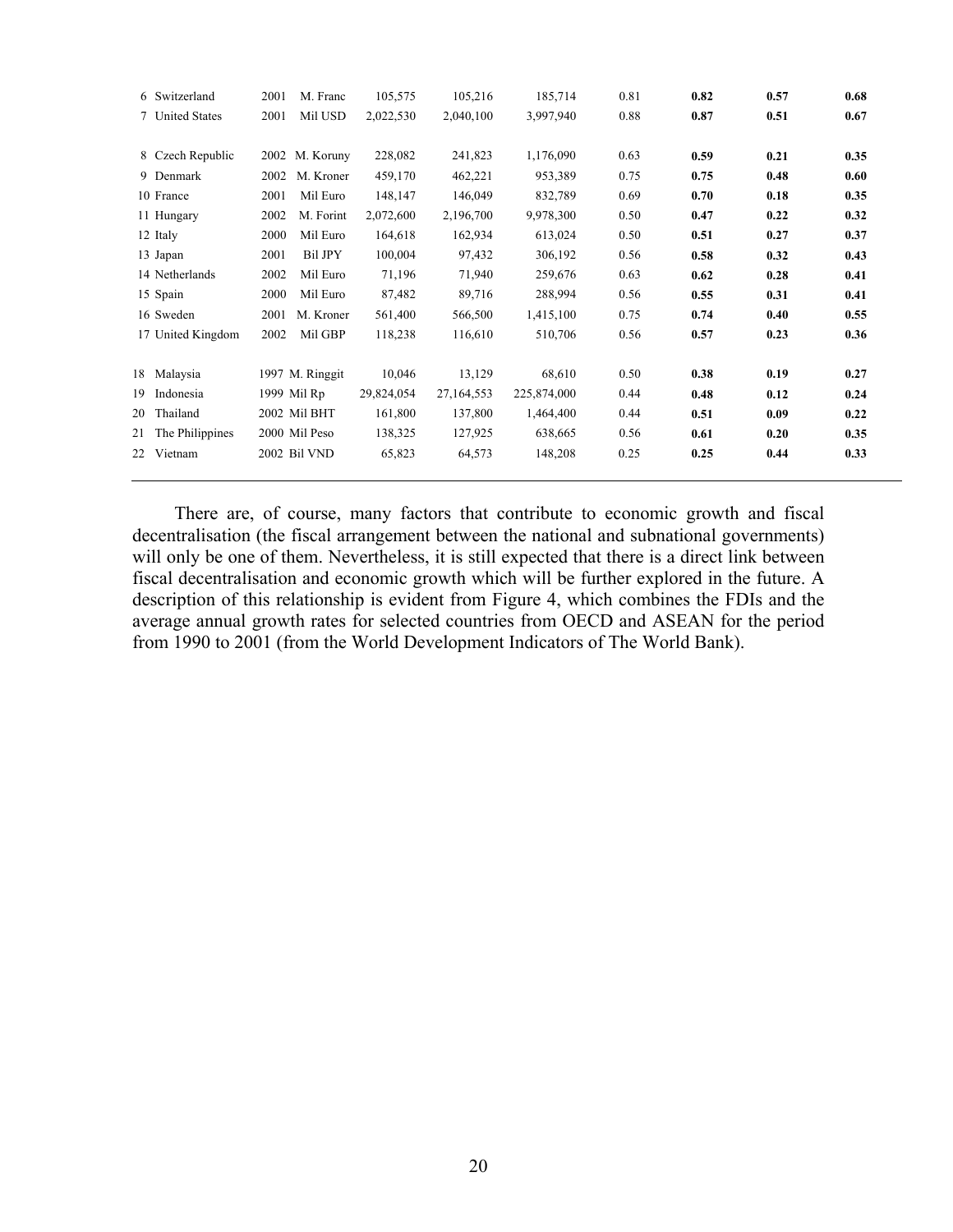

For a more accurate view, the groups of countries of OECD and ASEAN as represented for developed and developing countries, respectively, are considered in Figures 5 and 6.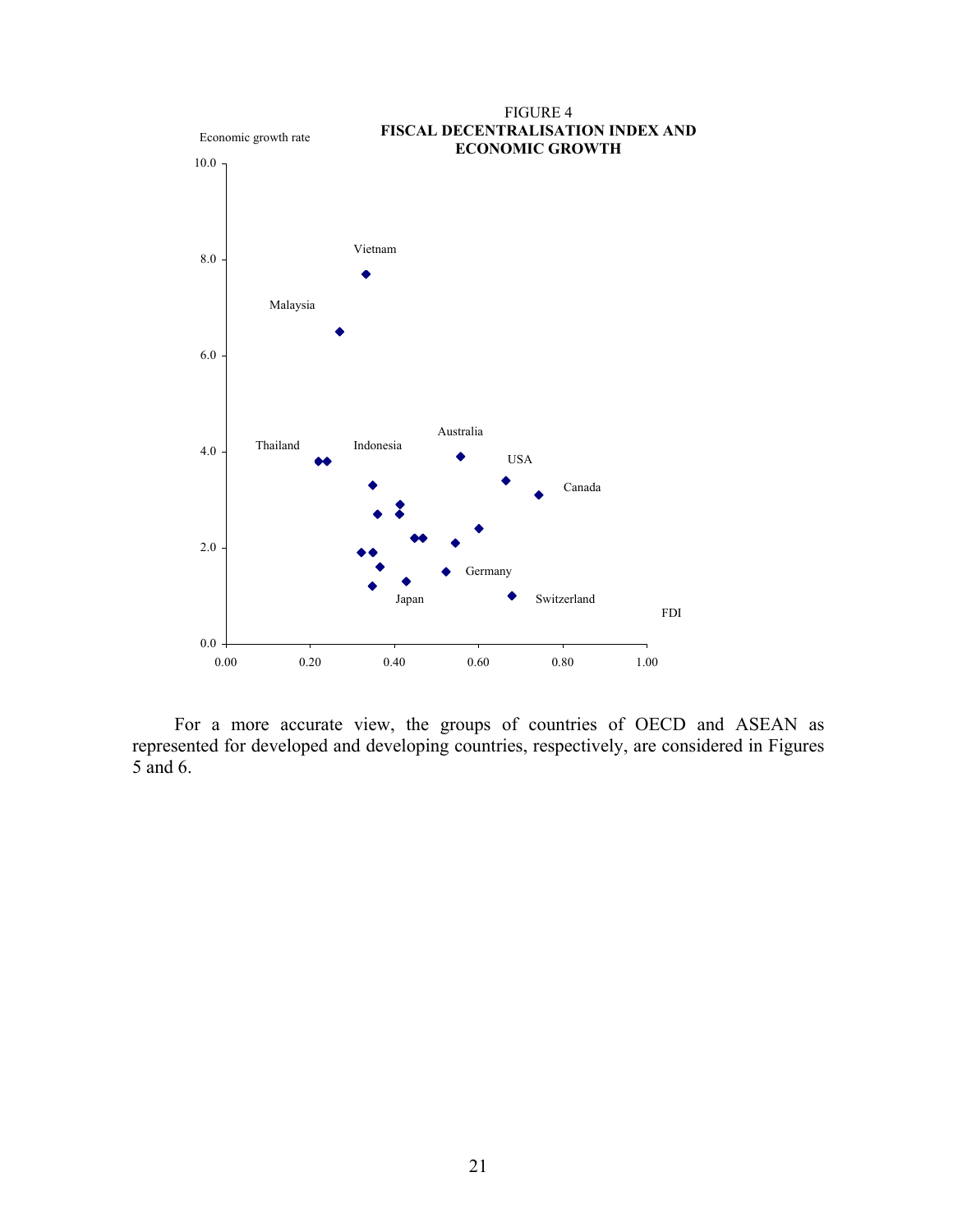

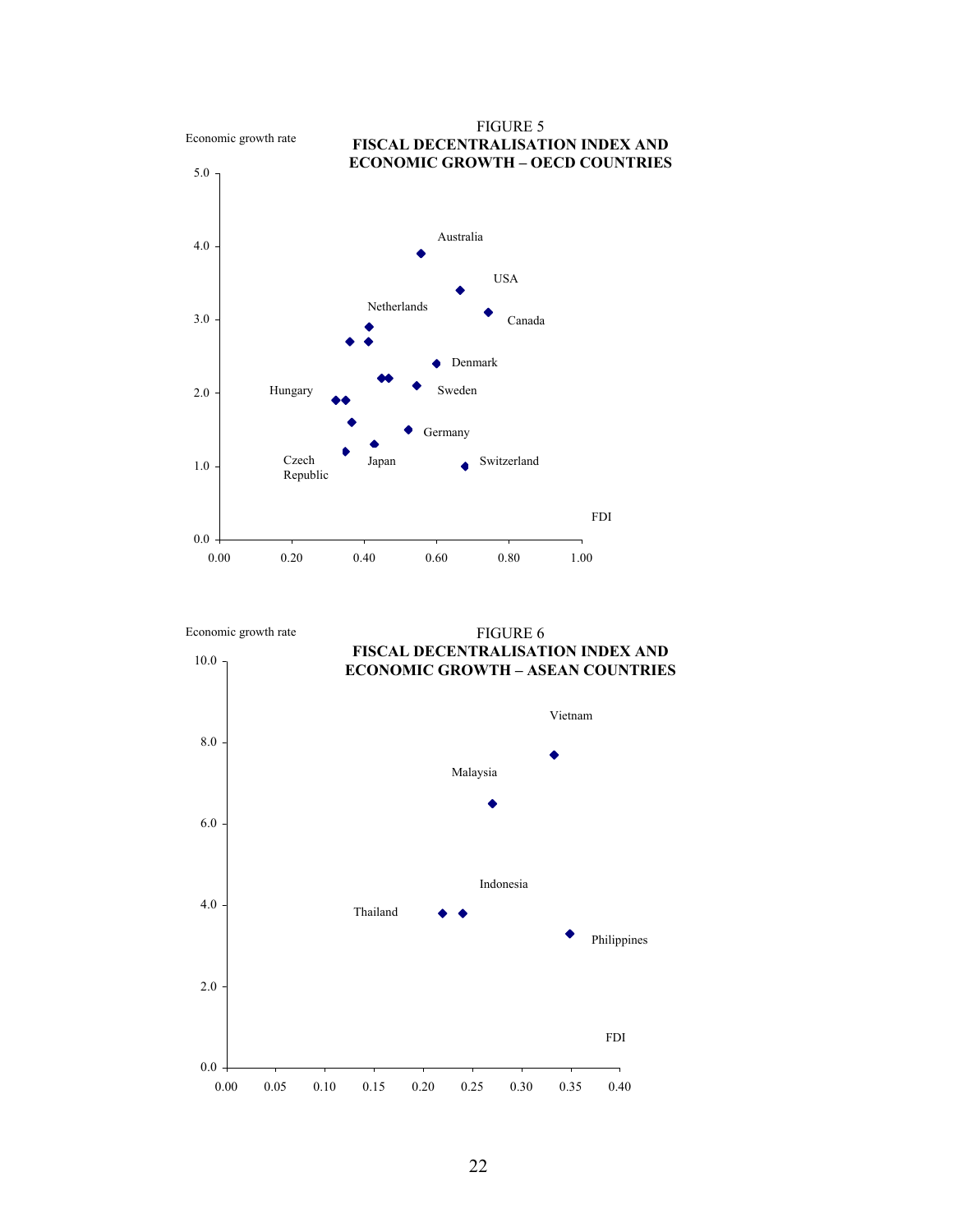At this stage, when two groups of countries are separately considered, from Figures 5 and 6, fiscal decentralisation is positively correlated with economic growth. That is: (i) for developed OECD economies, countries with more fiscal decentralised arrangement have generally experienced higher economic growth rates for the period (such as Australia, Canada and The US); and (ii) for developing ASEAN economies, the same conclusion is evident (such as Vietnam and Malaysia).

### **VII. Concluding remarks**

The FDIs developed in section IV reflect the expected various degrees of fiscal decentralisation between unitary and federal countries, and between developed and developing economies. It is clear that the degree of fiscal decentralisation in federal countries is generally higher than that of unitary countries since their SNGs' responsibilities and powers are often assured by their constitutions (this guarantee cannot basically be found in the constitutions of unitary countries). Also, with developed countries, their subnational governments are more advanced in terms of managerial capability and experience in comparison with developing countries. As a result, fiscal decentralisation is expected to occur at a larger extent in these developed countries.

Vietnam has a low FDI, even though the fiscal importance of SNGs is the highest of ASEAN countries. This is because SNGs in Vietnam have the lowest degree of fiscal autonomy of all ASEAN economies. However, further research, using the FDIs developed in this paper (which, unlike other indices, account for both fiscal autonomy and fiscal importance of SNGs), is required to confirm the positive link between fiscal decentralisation and growth. If confirmed, Vietnam should be encouraged to haste its fiscal decentralisation reform program, particularly by giving more autonomy to its SNGs.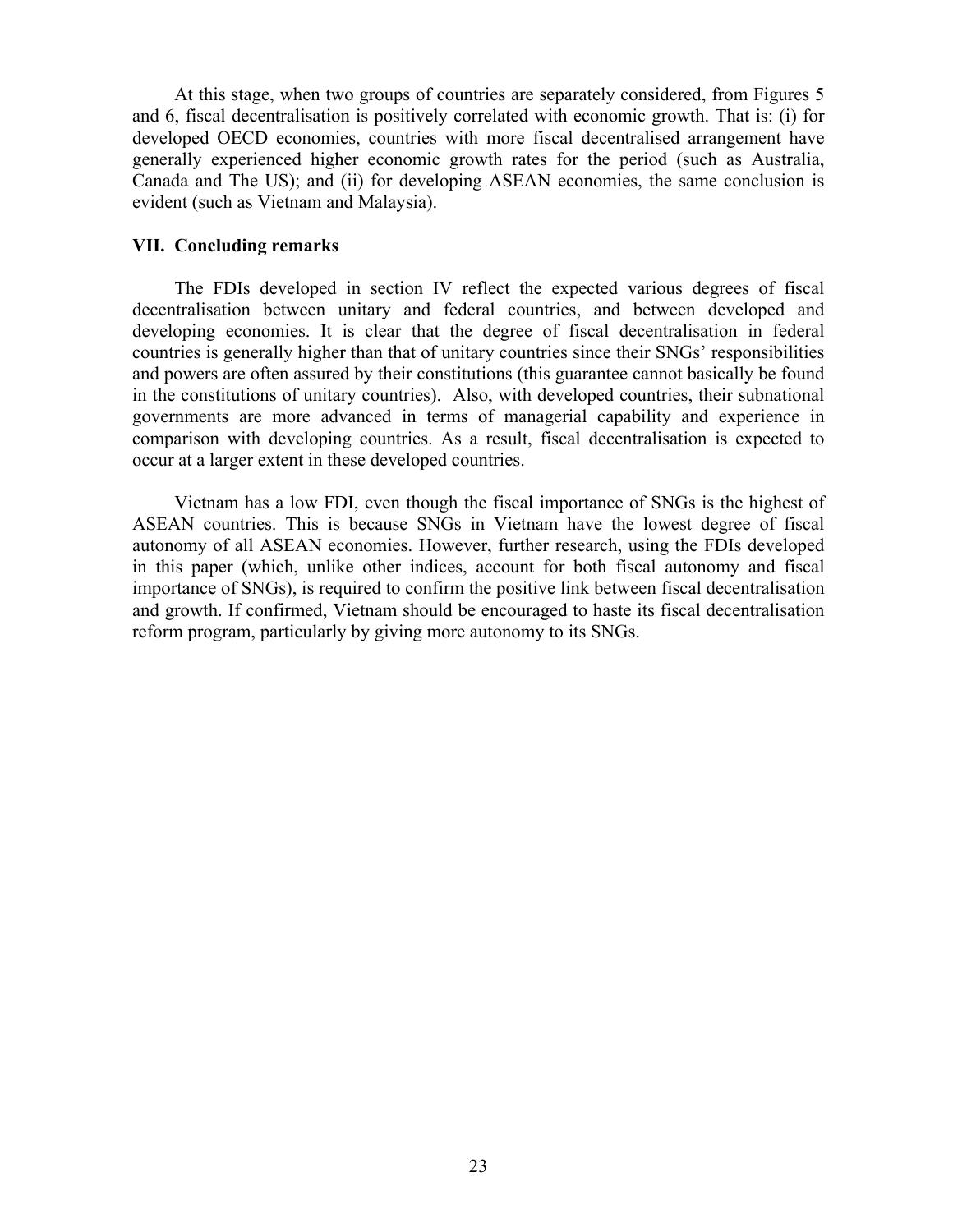- Ahmad, E. and Craig, J. (1997). "Intergovernmental transfers" in Ter-Minassian, T (eds) *Fiscal federalism in theory and practice,* International Monetary Fund, Washington.
- Arkadie, B.V. and Mallon, R. (2003). *Vietnam: A transition Tiger?* Asia Pacific Press, Canberra, Australia.
- Bird, Richard. (2000). "Intergovernmental fiscal relations: Universal principles, local applications". Working Paper No. 00-2, International Studies Program, Andrew Young School of Policy Studies, Georgia State University.
- Bird, R.M (1999). "Rethinking subnational taxes: A new look at tax assignment". IMF Working Paper, Fiscal Affairs Department, International Monetary Fund, Washington, DC.
- Bird, R.M. and Smart, M. (2002). "Intergovernmental fiscal transfers: International lessons for developing countries". Rotman School of Management, University of Toronto, Canada.
- Boadway, Robin (2003). "National taxation, fiscal federalism and global taxation". The paper is prepared for The WIDER Project on Innovation Sources of Development Finance, Queen's University, Canada.
- Breuss, F. and Eller, M. (2004). "Fiscal decentralisation and economic growth: Is there really a link?", Journal for institutional Comparisons, Volume 2, No. 1, Spring 2004.
- Collins, D.J. (2001). "The 2000 reform of intergovernmental fiscal arrangements in Australia", Paper presented for the International Symposium in Quebec, Canada in September 2001.
- Davoodi, H. and Zou, Heng-fu (1998). "Fiscal decentralization and economic growth: A cross-country study", Journal of Urban Economics 43: 244-257.
- Fforde, A. and De Vylder, S. (1996). *From plan to market The economic transition in Vietnam*, Westview Press.
- International Monetary Fund (2004). "Vietnam: Poverty Reduction Strategy Paper", IMF Staff Country Report No. 04/25, January 2004, Washington, D.C.
- International Monetary Fund (2003). "Vietnam: Statistical Appendix", Country Report No. 03/382, Washington D.C.
- Martinez-Vazquez, J. 2004, "Making fiscal decentralisation work in Vietnam", Working Paper 04-04, International Studies Program, Andrew Young School of Policy Studies, Georgia State University.